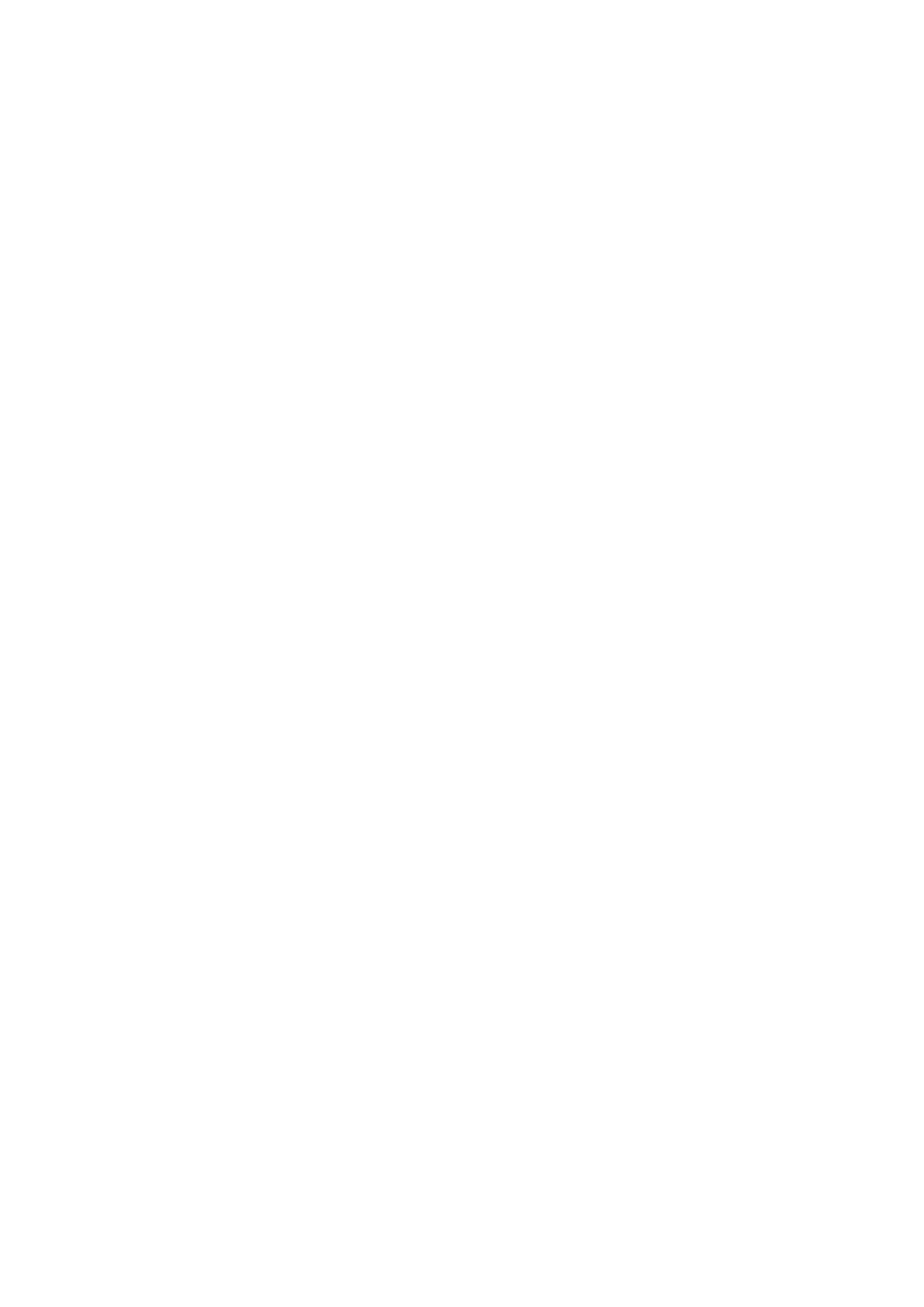# Mapping Generations of Traumatic Memory in American Narratives

Edited by

Dana Mihăilescu, Roxana Oltean and Mihaela Precup

# **CAMBRIDGE SCHOLARS**

PUBLISHING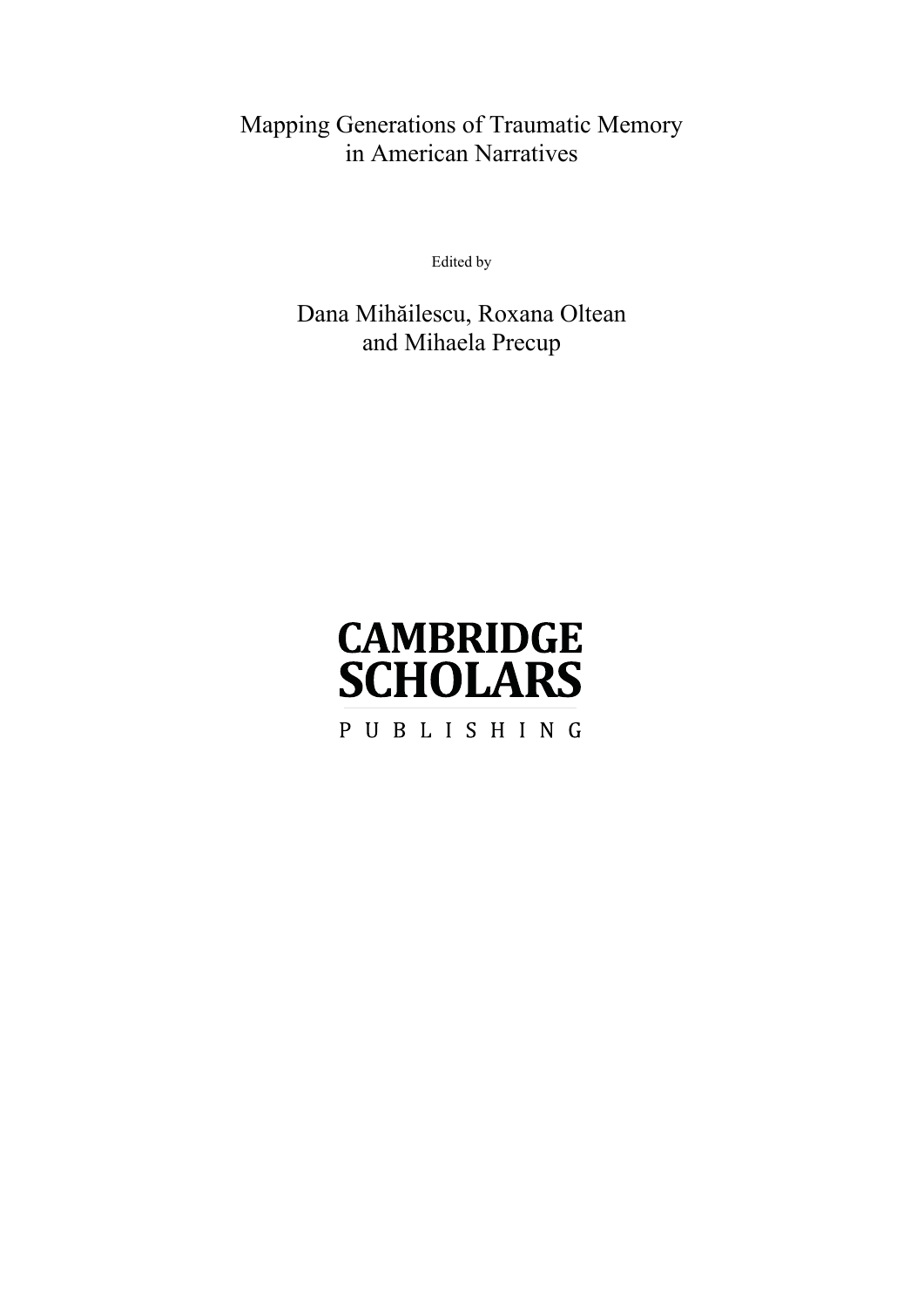Mapping Generations of Traumatic Memory in American Narratives, Edited by Dana Mihăilescu, Roxana Oltean and Mihaela Precup

This book first published 2014

Cambridge Scholars Publishing

12 Back Chapman Street, Newcastle upon Tyne, NE6 2XX, UK

British Library Cataloguing in Publication Data A catalogue record for this book is available from the British Library

Copyright © 2014 by Dana Mihăilescu, Roxana Oltean, Mihaela Precup and contributors

All rights for this book reserved. No part of this book may be reproduced, stored in a retrieval system, or transmitted, in any form or by any means, electronic, mechanical, photocopying, recording or otherwise, without the prior permission of the copyright owner.

ISBN (10): 1-4438-5672-X, ISBN (13): 978-1-4438-5672-0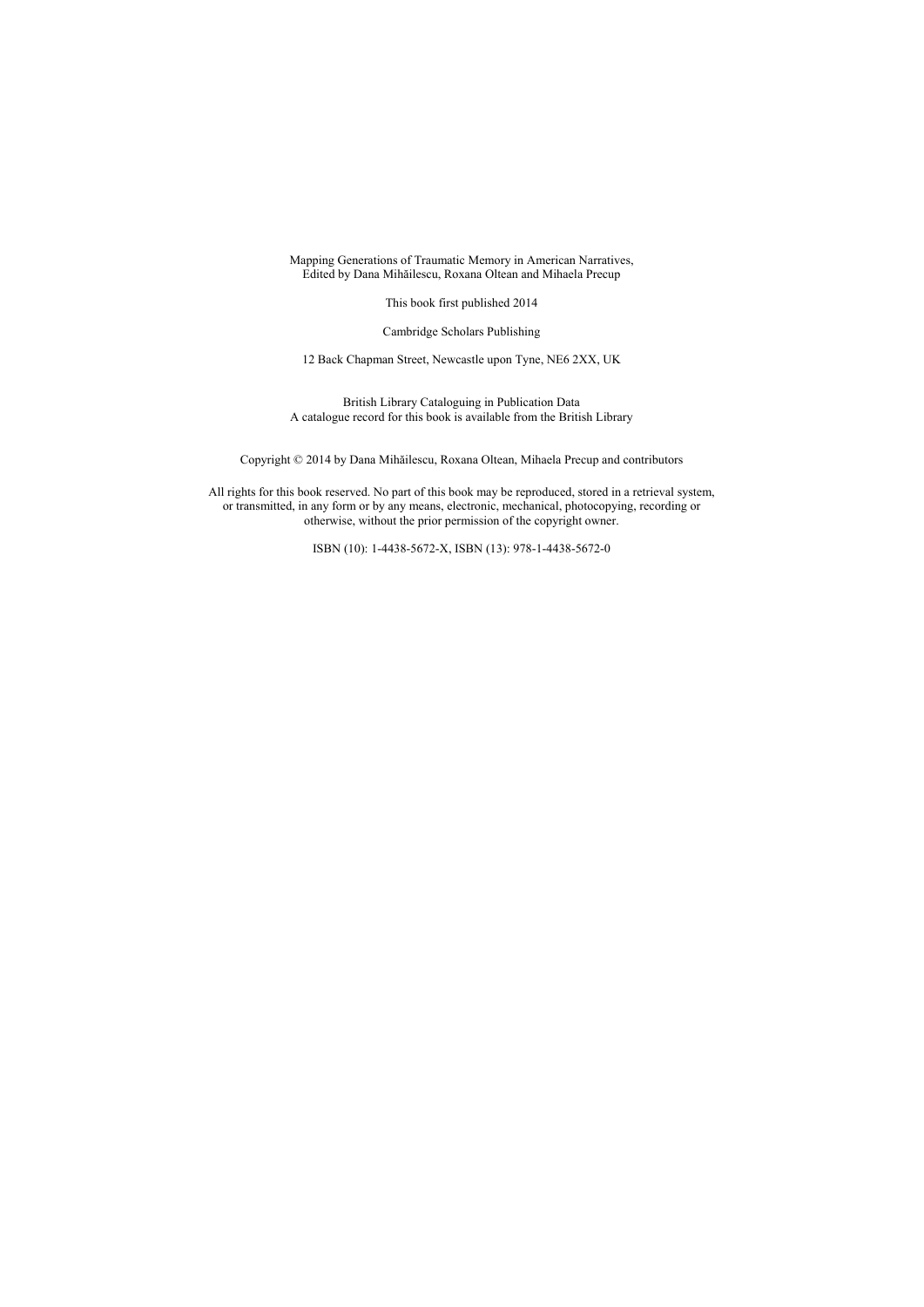# TABLE OF CONTENTS

| <b>Part One: Legacies of Multidirectional Memories:</b><br><b>From Pre-Holocaust to Postcolonial Traumas</b> |
|--------------------------------------------------------------------------------------------------------------|
| When the Holocaust Comes to Harlem: Traumatic Memory, Race,<br><b>Adam Brown and Danielle Christmas</b>      |
| Negotiating Traumas via Cross-Cultural Urban Identity Configurations<br>Dana Mihăilescu                      |
| "Stalintowns Aplenty": Totalitarian Cityscapes in Transatlantic<br>Roxana Oltean                             |
| Cast in Stone: Generational Trauma and Self-Narration in Annie<br>Anna Sajecki                               |
| Creating a Neo-Hoodoo Mythology: Past, Present, and Future in Ishmael<br>Elisabeth Oyler                     |
| Part Two: Trauma, Lineage, and Transmission in Autobiography                                                 |
| From "Angel of Mercy" to "Radical Muslim": Zeitoun's Story Travels 130<br>Kate Parker Horigan                |
| Personal and Collective Traumas of Mutilation and James Ellroy's<br>Sostene M. Zangari                       |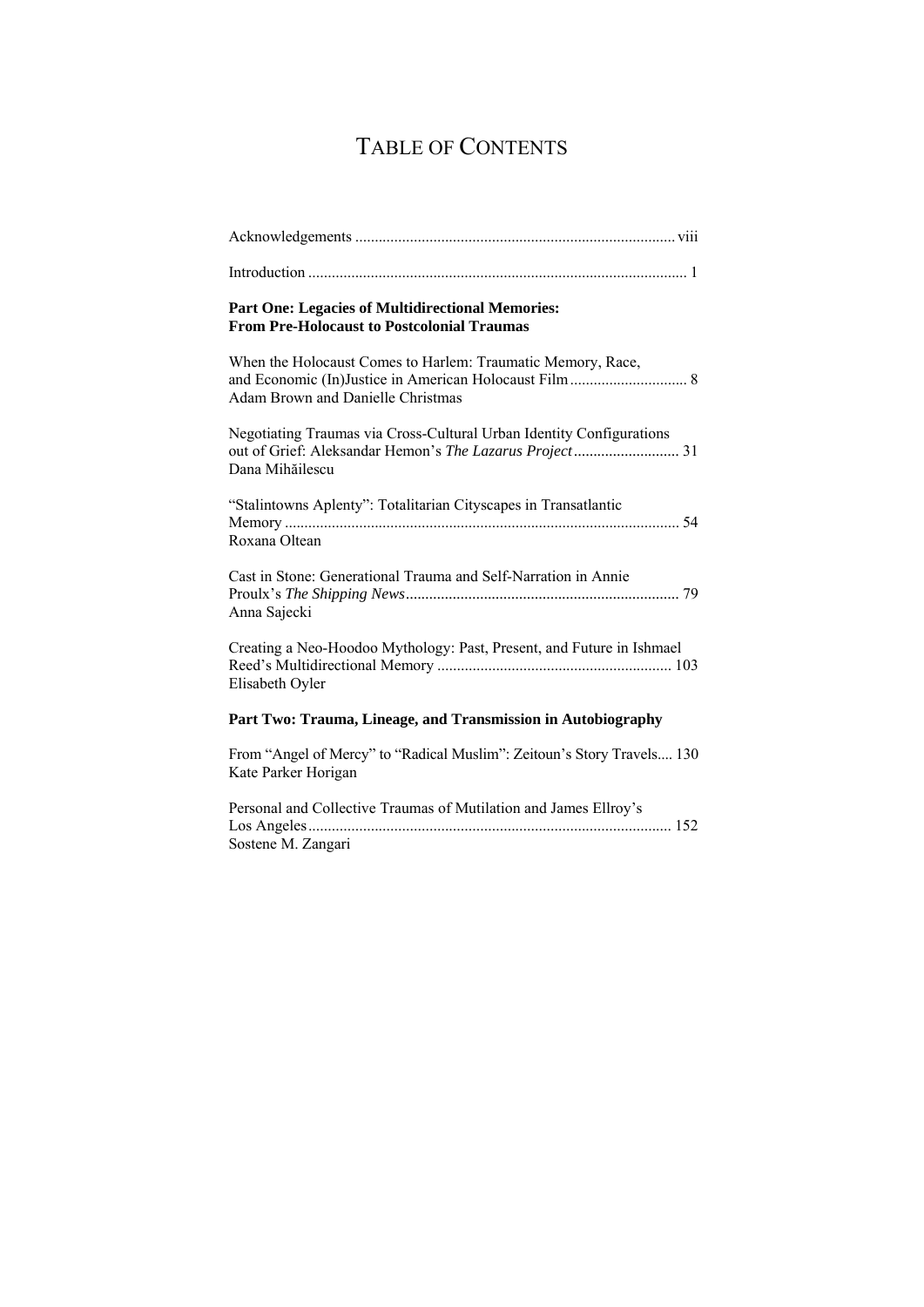| vi                    | Table of Contents                                                                                                                    |  |
|-----------------------|--------------------------------------------------------------------------------------------------------------------------------------|--|
| Golnar Nabizadeh      | The After-Life of Images: Archives and Intergenerational Trauma                                                                      |  |
| Mihaela Precup        | The Transgressive Mourner in Joan Didion's The Year of Magical<br>Thinking (2005) and Blue Nights (2011), and Joyce Carol Oates's    |  |
|                       | Part Three: Commemorating Trauma, Shifting National Icons:<br><b>Marginal and Mainstream Paths of Remembrance</b>                    |  |
| Emma Login            | Contemporary War Memorials and the Urban Landscape:<br>The Memorialization of Marginalized Groups in Washington D.C.  212            |  |
| Liz Medoff            | The Gendered Approach: Talking Trauma in National Monument                                                                           |  |
| Sara Polak            | Prosthetic Memories of Franklin D. Roosevelt's Infantile Paralysis<br>as Narrative Embodiments for Traumatic American War Memory 265 |  |
|                       | Part Four: 9/11 and the Canonization of Trauma                                                                                       |  |
| Rodica Mihăilă        | Healing the Nation, Memorializing Trauma: Ground Zero and the Critique                                                               |  |
| Audrey Bardizbanian   | Writing Post-Traumatic Memories, Writing the City:<br>Jonathan Safran Foer's Extremely Loud & Incredibly Close  300                  |  |
| Allison Whitney       | The Spectator-Survivor: United 93 as Memorial Cinema  320                                                                            |  |
| <b>Brittany Hirth</b> | Articulation and Evasion: Historical Trauma and Image in Extremely                                                                   |  |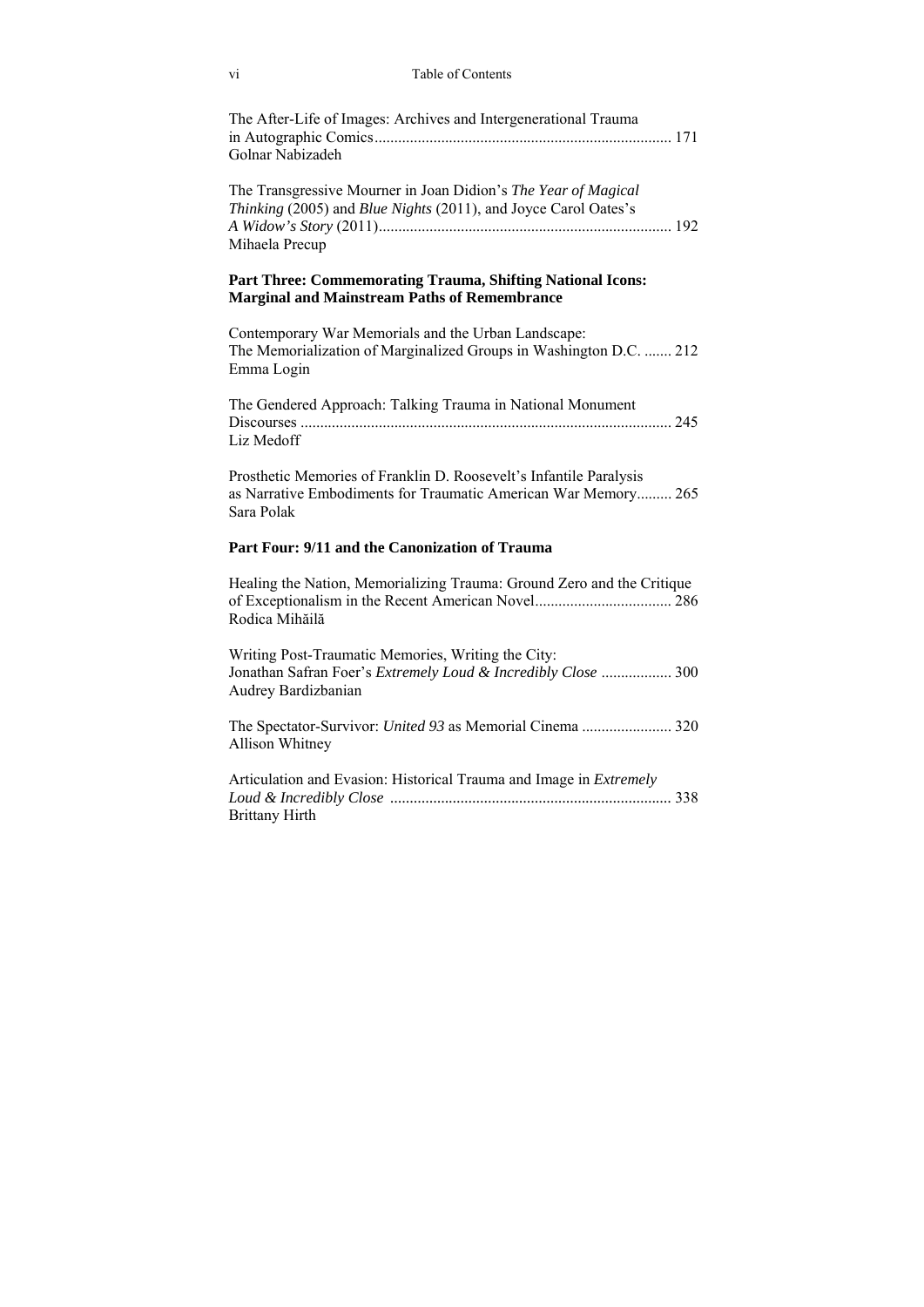| Gender and the Nostalgic Body in Post-9/11 Fiction: Claire Tristram's |     |
|-----------------------------------------------------------------------|-----|
| After and Mohsin Hamid's The Reluctant Fundamentalist  363            |     |
| Jenn Brandt                                                           |     |
|                                                                       |     |
|                                                                       | 388 |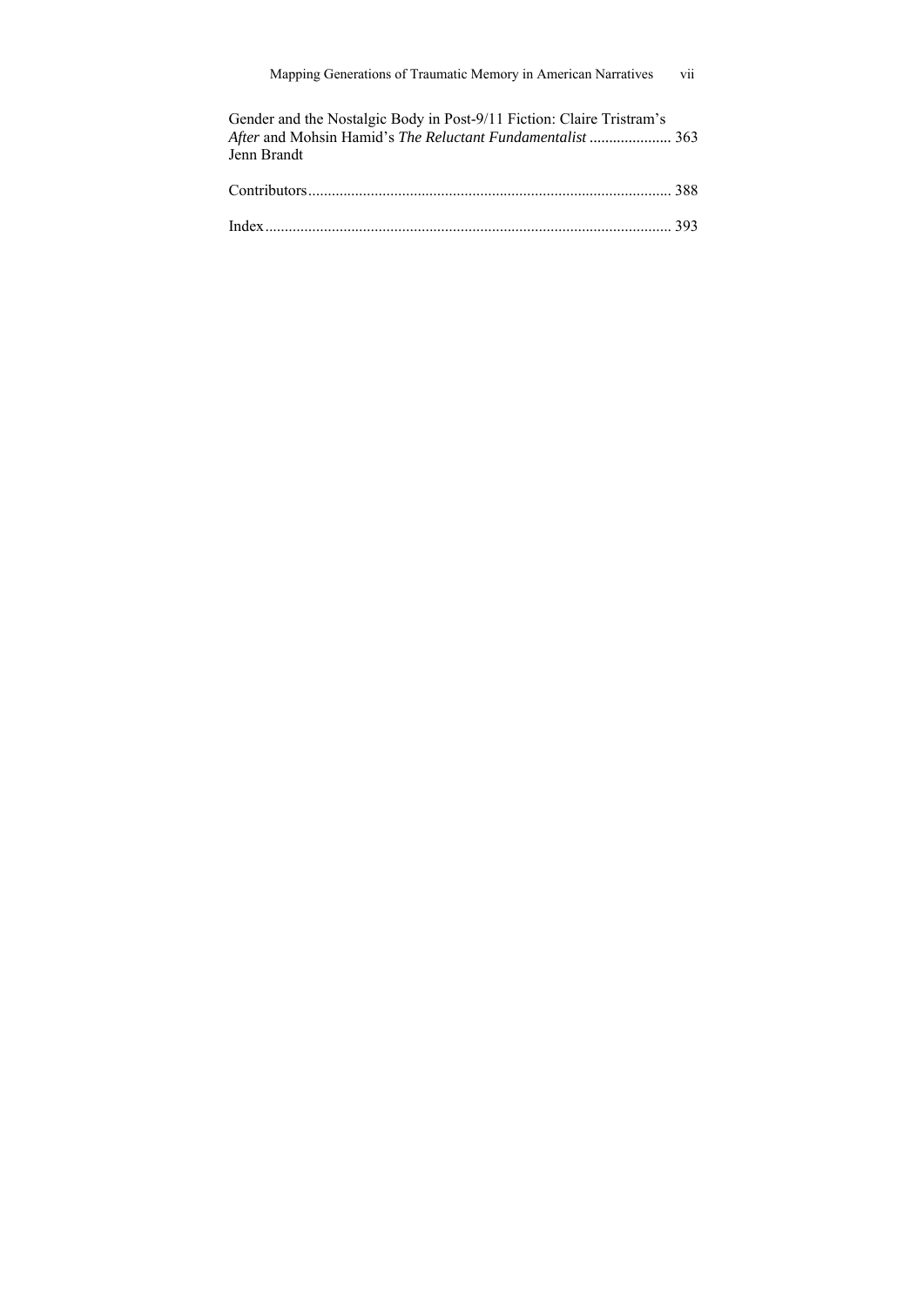### **ACKNOWLEDGEMENTS**

This volume was edited as part of the UEFISCDI-funded project "Cross-Cultural Encounters in American Trauma Narratives: A Comparative Approach to Personal and Collective Memories," PN-II-RU-TE-2011-3- 0149 (October 2011-September 2014), contract no. 64/2011, project coordinator Dr. Roxana Oltean.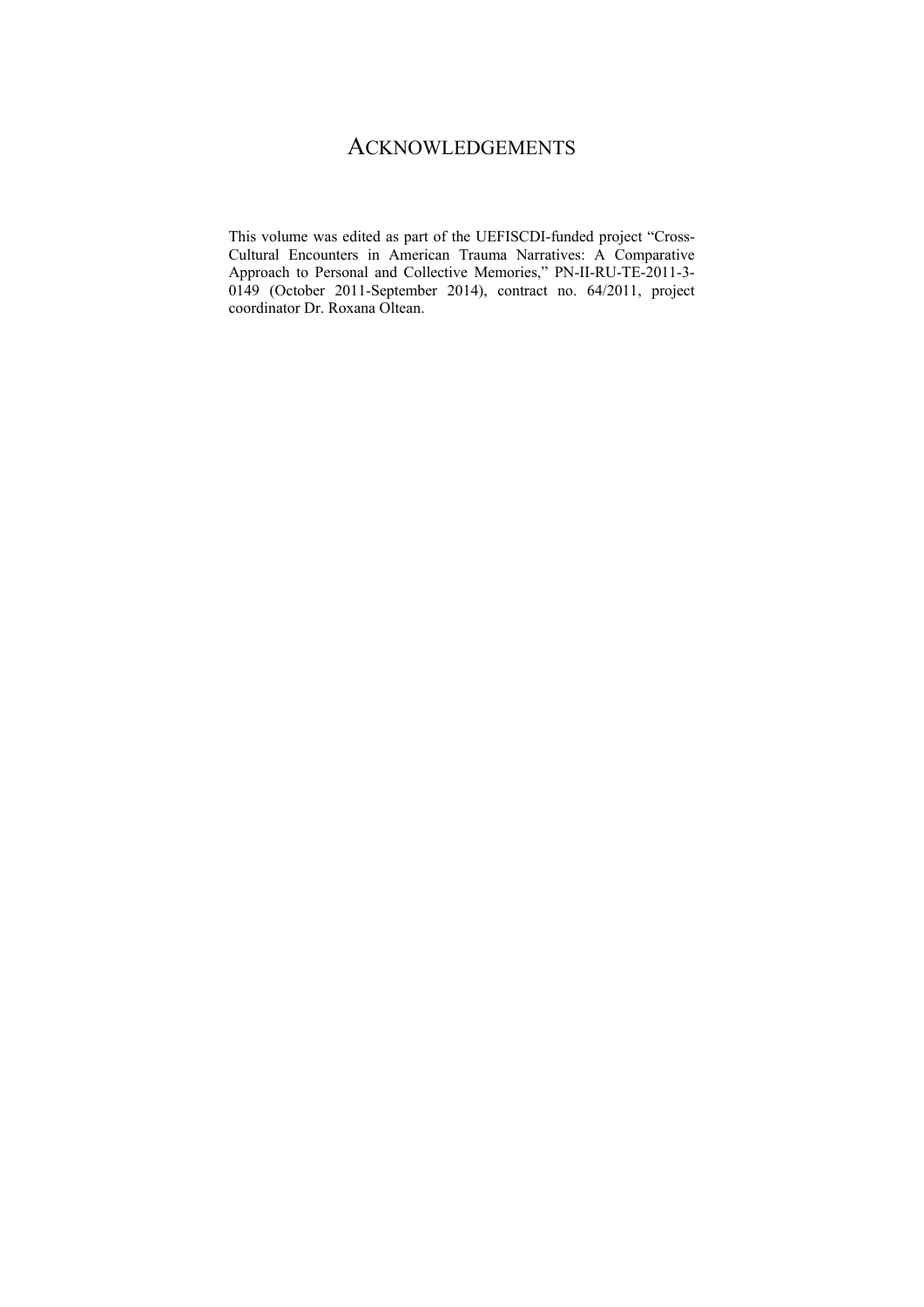### **INTRODUCTION**

Identifying mechanisms of traumatic memory for various generations of trauma survivors has been an increasing focus of scholarship and public attention in recent decades, in the works of scholars such as Mieke Bal, Cathy Caruth, Shoshana Felman, Geoffrey Hartman, Marianne Hirsch, Nancy K. Miller, Dominick La Capra, Michael Rothberg, Leo Spitzer, and others. Marianne Hirsch's concept of "postmemory" (1997, 2012), Peggy Phelan's "performative memory" (1997), Dora Apel's "secondary witnessing" (2002), Alison Landsberg's "prosthetic memory" (2004), Michael Rothberg's "multidirectional memory" (2009), the role of mediation and remediation in the dynamics of cultural memory (Astrid Erll, 2012; Aleida Assman, 2011), and Stef Craps' focus on "postcolonial witnessing" and its cross-cultural dimension (2013) are all essential to current scholarly examinations of generations of post-traumatic memory.

*Mapping Generations of Traumatic Memory in American Narratives* is a collection of essays that participates in this particular conversation as it explores the performance and transmission of post-traumatic memory in contemporary United States. The essays in our collection expand current directions of trauma studies beyond the narrow focus of early 1990s practitioners and towards the creation of a self-reflective critical paradigm. They examine the dynamics of the transmission of trauma from the personal to the public and from one generation to another; they attempt to reexamine the classic definition of trauma as a singular exceptional event that shatters all systems of representation; they also propose a definition of testimony that goes beyond presence, and draws attention to the potential for cross-cultural ethical engagements. These complex forms of traumatic transmission are examined in this volume in four parts, each with a different focus: trauma and multidirectional memory; the representation of trauma in autobiographical texts; the dynamic of public forms of national commemoration; the problematic instantiation of 9/11 as a traumatic landmark.

Our volume attempts to expand the narrow definition of the term "generation" beyond the genealogical and into the cross-cultural. Thus, the chapters from **Part One. Legacies of Multidirectional Memories: From Pre-Holocaust to Postcolonial Traumas**, build on the work of Michael Rothberg, Stef Craps, and Gert Buelens by exposing the blind spots of a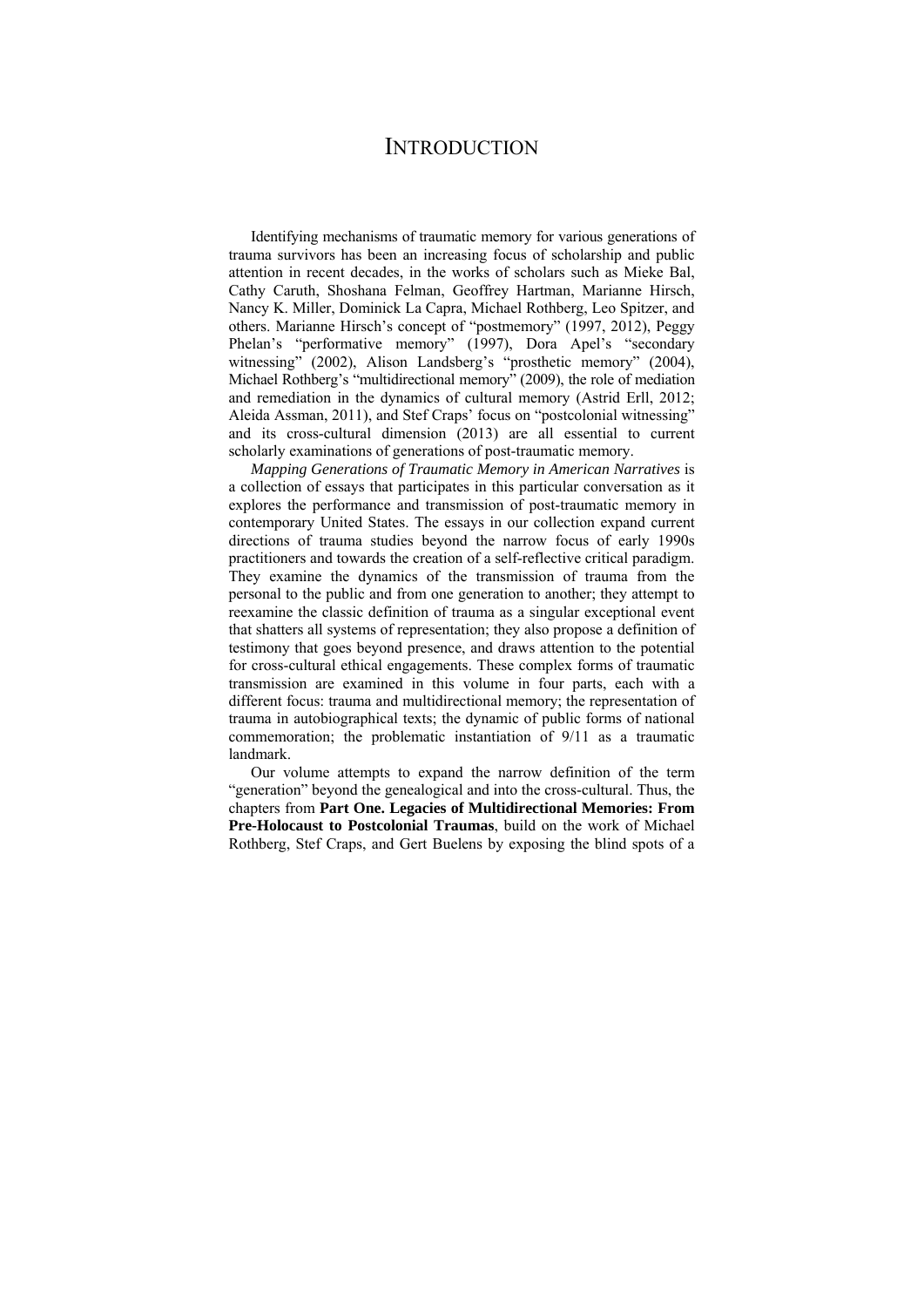Western theoretical and diagnostic model in trauma studies, and exploring forms of non-Western/alternative engagements with oppression and suffering. Two chapters explore the Holocaust and the input of Neo-Hoodoo mythology on the traumatic history of African Americans, thus juxtaposing the experiences of (post)colonialism, Auschwitz, and Harlem. More precisely, Adam Brown and Danielle Christmas's chapter focuses on Sydney Lumet's influential and controversial film *The Pawnbroker* (1965) in comparison to Richard LaGavranese's post-neoliberal film *Freedom Writers* (2007). The authors explore the stakes of this kind of Holocaust films for collective understandings of race and class in urban America, highlighting the importance of whether the directors choose a redemptive resolution when exposing the genocidal nature of urban racial and economic suffering. Next, Elisabeth Oyler's chapter examines Ishmael Reed's theory of Neo-Hoodoo, a tradition based on the organization of Haitian VooDoo and building upon an Americanized version of it; the author explains it as "a multicultural and inclusive practice that welcomes all cultures to (re)join, reclaiming a lost cultural history" which is part traumatic, part celebratory, and works towards creating an inclusive cultural future. Anna Sajecki's chapter also focuses on the inscription of trauma into space, examining Annie Proulx's novel *The Shipping News*  (1993) in order to decode the manner in which the imprint of a spatial, traumatic narration can be passed down across generations, and how it changes as one starts the process of working through.

Two other chapters from Part One propose a novel path in the field of trauma studies by suggesting that Rothberg's model of multidirectional memory can be extended to also instrumentalize the analysis of trauma in the case of postcommunism. The chapters reflect on the US as a site of East European traumas when they examine the 1903 antisemitic Kishinev pogrom and the early 1990s war from Yugoslavia in Aleksandar Hemon's *The Lazarus Project* (2008), as well as the role of Voice of America radio broadcasts for the investigation of American representations of East European traumas during the Cold War. Dana Mihăilescu's chapter thus reads Hemon's narrative as a work underscoring the difficulty of dealing with urban norms of historical/structural traumas and practices of mourning. She also suggests that the examination of the perspective of displaced individuals in the city leads to the possibility of shifting reductive frames of reference, and opens spaces of negotiation that will hopefully allow for a better future via cross-cultural, multidirectional configurations. The author does this by examining the struggles of immigrants to the US in a multidirectional approach connecting refugees from two widely different historic traumas—the 1992 siege of Sarajevo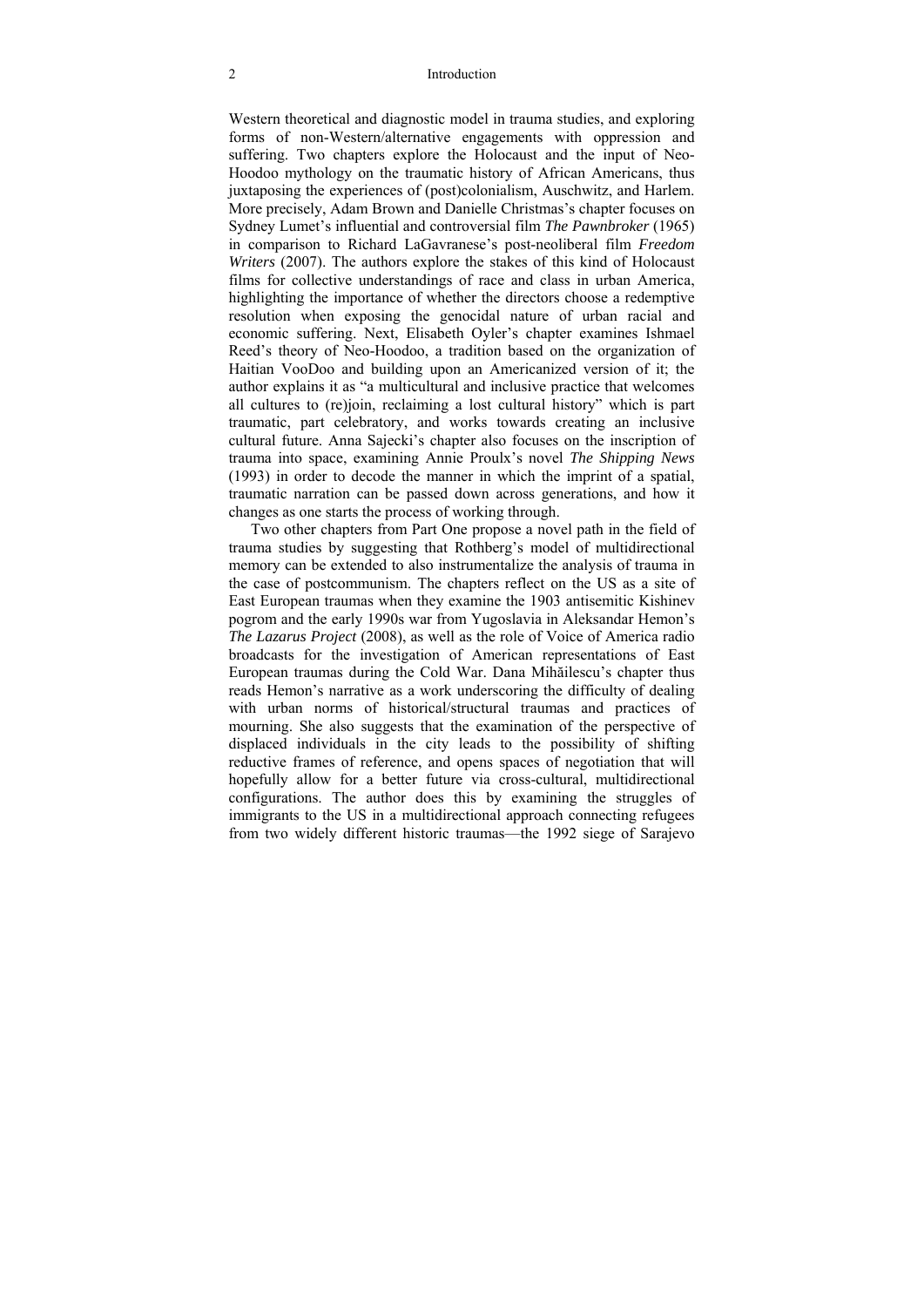and the 1903 Kishinev pogrom. On the other hand, Roxana Oltean's chapter focuses on two VOA scripts from 1951 and 1953, which "address the issues encoded by the syntagm 'Stalintowns aplenty'—violence, imposition and obliteration—and engage the wider topic of the communist purges from two perspectives: the politicization of city names and its role in the creation of a totalitarian geography, and the projection of an American/universal counter-space built on ethical principles from surprisingly diverse perspectives." The author's main aim is to read VOA broadcasts and their ideological function in the spirit of Michael Rothberg's suggestion that non-competitive traumas may yield a multidimensionality that opens up the space of ideology to multivocal readings.

**Part Two. Trauma, Lineage, and Transmission in Autobiography**  ponders the complex relationship between the autobiographical mode and traumatic testimony, while reflecting on the interplay between words and images, as well as the role of gender in the construction of the autobiographical subject. Our contributors also expand the sometimes rigid fixation of trauma studies on the strictly theoretical debates about trauma and representation or trauma and temporality as established by several leading figures in the field (such as Cathy Caruth, Shoshana Felman, and Dominick LaCapra). They do so by investigating the constantly shifting dynamics of Nora's already mediated sites of memory (Erl and Rigney). This shift of focus opens wider debates in the humanities that have driven scholars towards the exploration of specific transnational and transgenerational experiences and encounters. Thus, Kate Parker Horigan discusses the conversion the autobiographical discourse of trauma from the first-person story—present in Abdulrahman Zeitoun's Katrina survival story first published online in his own blog—into the story of the heroic immigrant whose individual voice is erased as he is emplotted in a best-selling success story in Dave Eggers' *Zeitoun* (2009). Parker Horigan uses critical discourse analysis to reflect on the public transformation of the character Zeitoun into a useful prop in the construction of competing political discourses, where Islamic masculinity is one of the main variables. The fictionalization of a real-life traumatic event is complicated by its embeddedness in a specific ideology, as Sostene M. Zangari's chapter from this collection also demonstrates. By focusing on crime novelist James Ellroy's interpretation of his mother's unsolved murder, Zangari reads Ellroy's successful series of four crime novels, the *Los Angeles Quartet* (made up of *The Black Dahlia*, *The Big Nowhere*, *L.A. Confidential*, and *White Jazz*) through his 1996 autobiography, *My Dark Places*. In the latter, Ellroy remembers his own reading of his mother's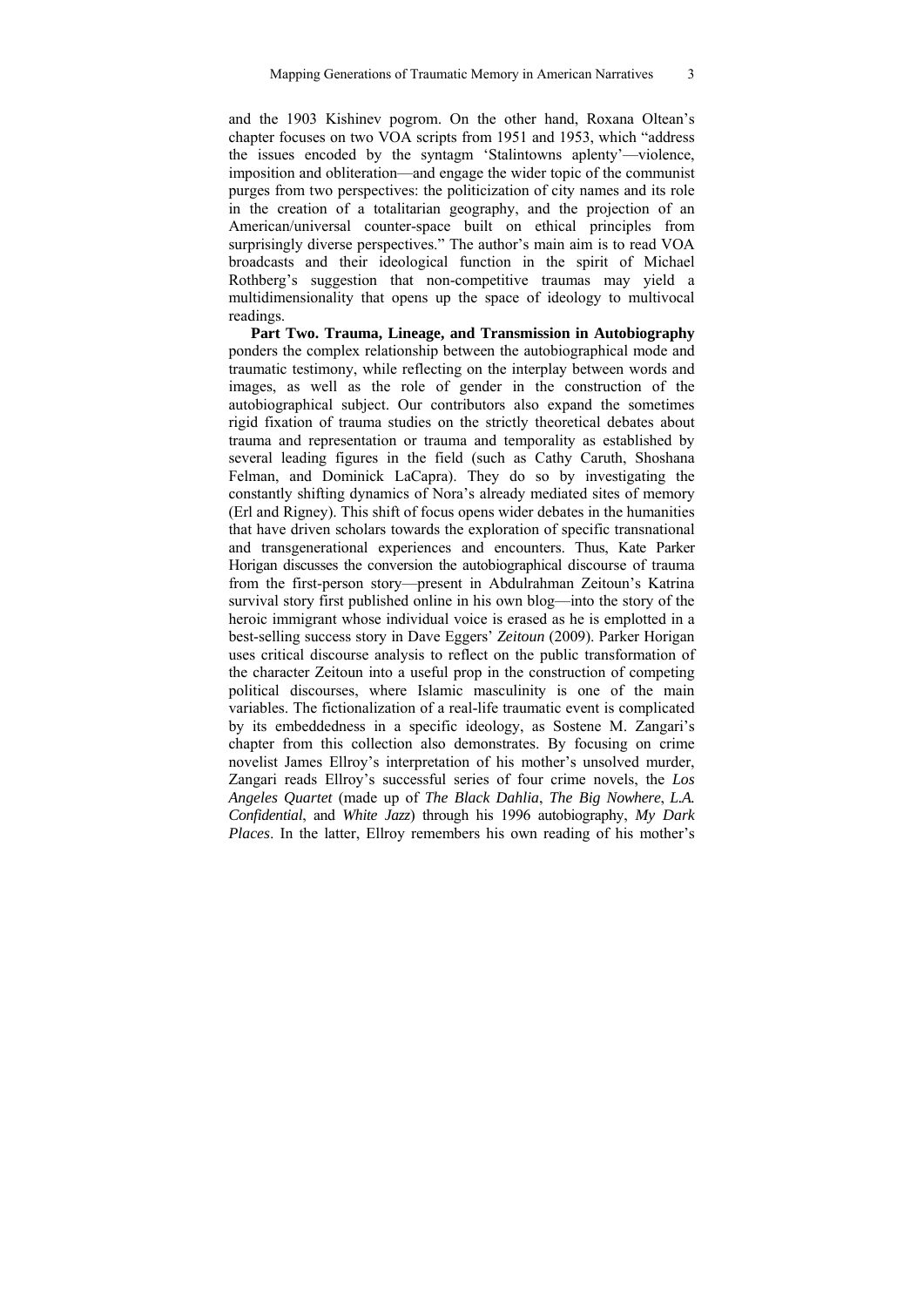#### 4 Introduction

death as a crime in which she was complicit, a perspective that was proposed to him as a child by his father but that was also informed by the particular gender politics of the 1950s. Zangari demonstrates that Ellroy's ambivalent emotions are also reflected in a fictional world dominated by a violent patriarchy whose destruction of the city mirrors the shattering of the psyche of the child whose mother was killed, and whose understanding of the event is manipulated by the same forces that may have allowed for her death. The negotiation between contemporary norms of mourning and the referential expectations of autobiography is next examined in Mihaela Precup's chapter on three memoirs of mourning: Joan Didon's *The Year of Magical Thinking* (2005) and *Blue Nights* (2011), and Joyce Carol Oates' *A Widow's Story* (2011). Precup focuses on the reception—in reviews and online comments sections from amazon.com and other relevant websites of these three autobiographical texts whose main purpose is recording the death of a loved one and the subsequent period of grief and mourning. The role of the archive in the exploration of trauma is further analyzed by Golnar Nabizadeh in a chapter that interprets the particular reading experience imposed by autobiographical comics (or "autographic comics") whose main representational challenge lies at the intersection of punctual and ongoing trauma—Art Spiegelman's *Maus I and II* (1987, 1991), *MetaMaus* (2011) and *In the Shadow of No Towers* (2004), and Alison Bechdel's *Fun Home* (2006).

The chapters from **Part Three. Commemorating Trauma, Shifting National Icons: Marginal and Mainstream Paths of Remembrance** depart from the examination of the site of punctual trauma and into the exploration of the dynamic mediation of public places of memory. Emma Login's chapter, "Contemporary War Memorials and the Urban Landscape: The Memorialization of Marginalized Groups in Washington, D.C.," reads the visual rhetoric of three memorials from Washington, D.C.—the African American Civil War Memorial, the Japanese American Memorial to Patriotism during World War II, and the American Indian Memorial Initiative—to unveil the negotiations and power dynamics behind their construction and to propose a shift in the policies that dictate official structures of remembrance. In a similar vein, Liz Medoff's chapter, "The Gendered Approach. Talking Trauma in National Monument Discourses," places itself in conversation with theoreticians such as Ann Cvetkovich, Erika Doss, and Jill Bennett in order to walk readers through the ways affect is negotiated in the memorial site of Ground Zero. Sara Polak's chapter, "Prosthetic Memories of Franklin D. Roosevelt's Infantile Paralysis as Narrative Embodiments for Traumatic American War Memory" examines Roosevelt's disability—as it is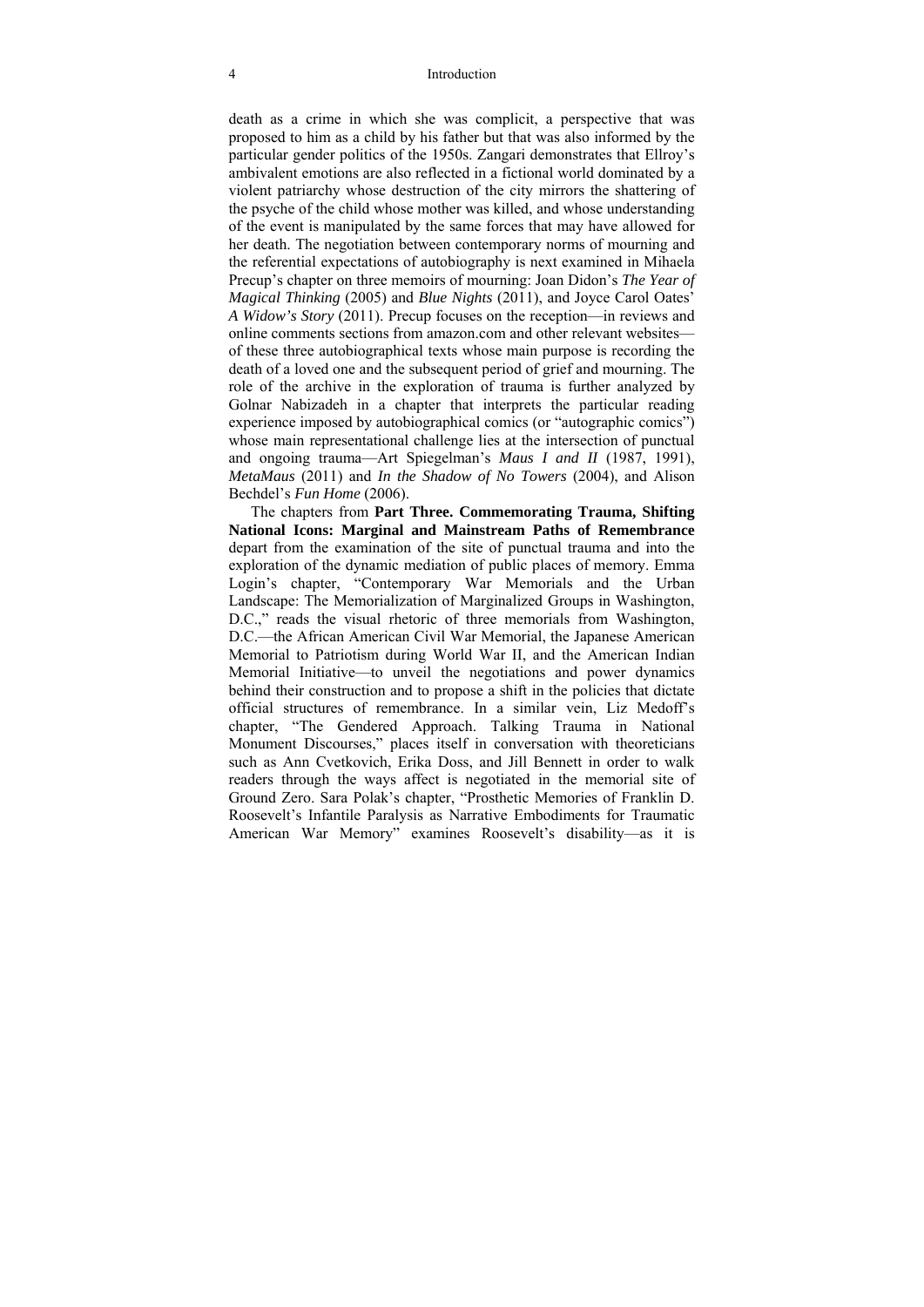represented in several films such as *Pearl Harbor* (Michael Bay, 2001), *Hyde Park on Hudson* (Roger Michell, 2012), *FDR American Badass!* (Garrett Brawith, 2012)—that functions as an embodiment of the trauma of war.

The chapters in **Part Four. 9/11 and the Canonization of Trauma** question the place of 9/11 in an international hierarchy of suffering constructed through the formation of a canon of representation established by post-traumatic visibility. Rodica Mihăilă's opening chapter investigates several forms of memorializing the 9/11 terrorist attacks in the recent American novel, as either healing therapy for the nation or oblique critique of American exceptionalism, by focusing on two debut novels published in 2011, Amy Waldman's *The Submission* and Teju Cole's *Open City*. Allison Whitney expands the exploration of various processes of healing by examining Paul Greengrass's 2006 film, *United 93*; she presents both film production and spectatorship as memorial acts, and argues that Greengrass's formal and narrative strategies suggest that to memorialize 9/11 is to remember the cognitive dissonance experienced by the spectator-survivor, thus foregrounding the initial stage of confusion over working through a traumatic experience. Audrey Bardizbanian's chapter considers how the narration of urban space and traumatic memories reflect each other as a way of transmitting both personal experiences and collective traumas in Jonathan Safran Foer's popular but problematic novel *Extremely Loud & Incredibly Close* (2005). By looking at Foer's 2005 novel from a different angle, Brittany Hirth exposes how direct articulation of 9/11 is not always readily accessible in the present, and critiques Foer's method of utilizing the Dresden and Hiroshima bombings within his narrative about  $9/11$  as stand-ins for the latter's representation. Finally, Jenn Brandt's chapter focuses on the narrative use and function of "othered" bodies in response to 9/11 and the War on Terror—specifically those considered transgressive, terrorist, and/or tortured—in Claire Tristram's *After* (2004) and Mohsin Hamid's *The Reluctant Fundamentalist* (2007). Brandt shows how such transgressive bodies subvert recognizable stereotypical notions of gender, sex, class, and nation in an effort to problematize notions of identity and nation that have been ignored or oversimplified in many discourses of 9/11, thereby destabilizing the processes of nostalgia.

Overall, our volume explores cross-cultural and trans-generational encounters in post-World War II American trauma narratives by mapping out traumatic memory in successive cycles of American narratives generated by major moments of trauma in US history or European history impacting the US through geopolitical consequences or extensive public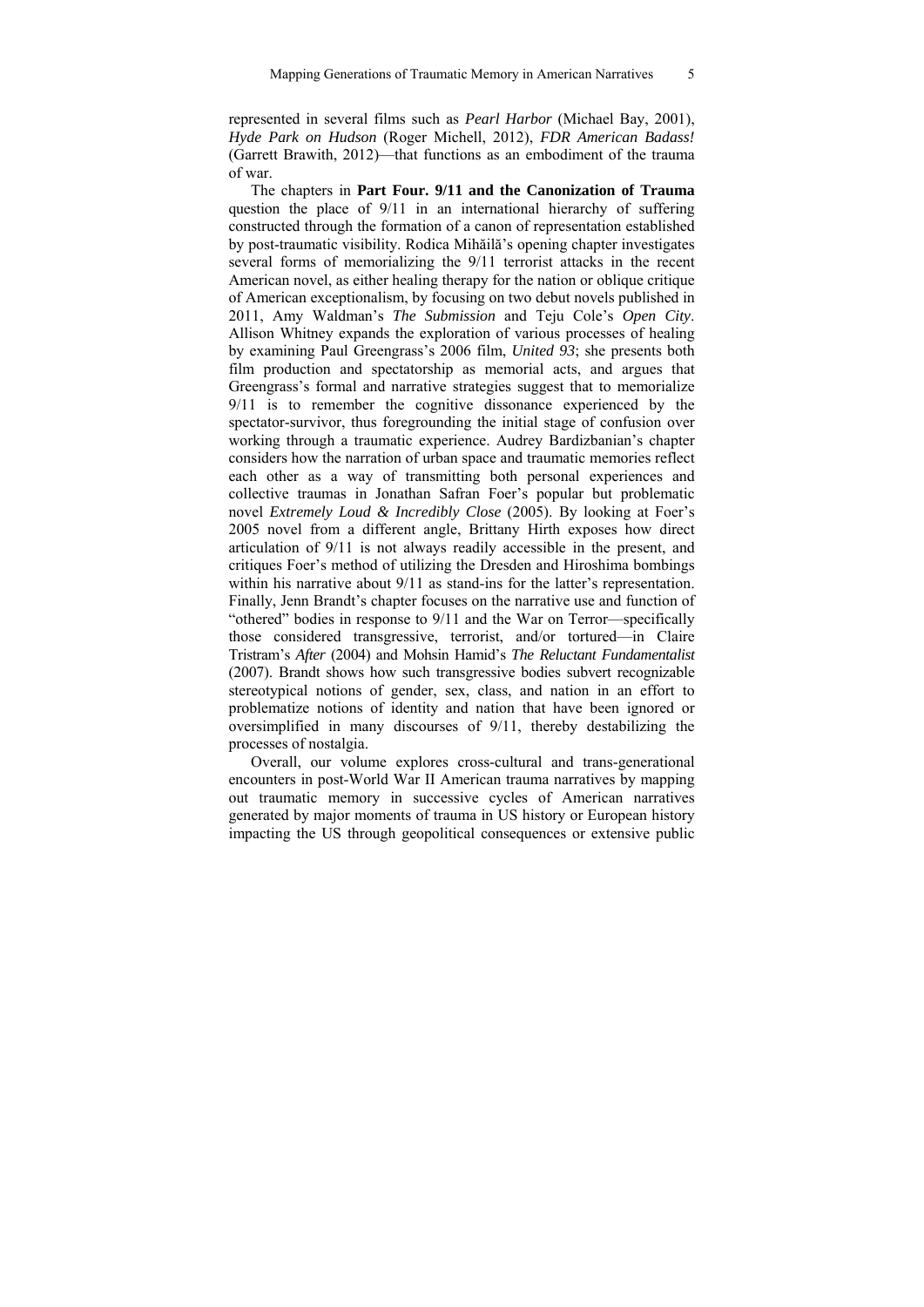#### 6 Introduction

debate in the US: slavery, ethnic cleansing in Eastern Europe, the Holocaust, post-Cold War configurations, and the 9/11 attacks. We read these narratives as not separate but interconnected, in the sense that they shape the US as a performative site of post-traumatic cross-cultural and transnational dialogue between generations. The corpus of narratives under discussion includes fiction, diaries, memoirs, films, visual narratives, and oral testimonies given in the US. The selection discloses a wide diversity of memories and voices, belonging to East European immigrants, to individuals marginalized because of class, race, ethnicity, gender differences and to a seemingly prosperous multicultural America, the target of the 9/11 terrorist attacks. Given the broad range of topics addressed, the essays in our volume propose a new paradigm of posttraumatic memory which connects not only separate generations, but also separate geographical, cultural and political spaces affected to different degrees by shared historical events which produced considerable loss of life and liberty and which show how the US paradoxically became a space of inherited trauma and possible but always complicated relief for various generations of survivors.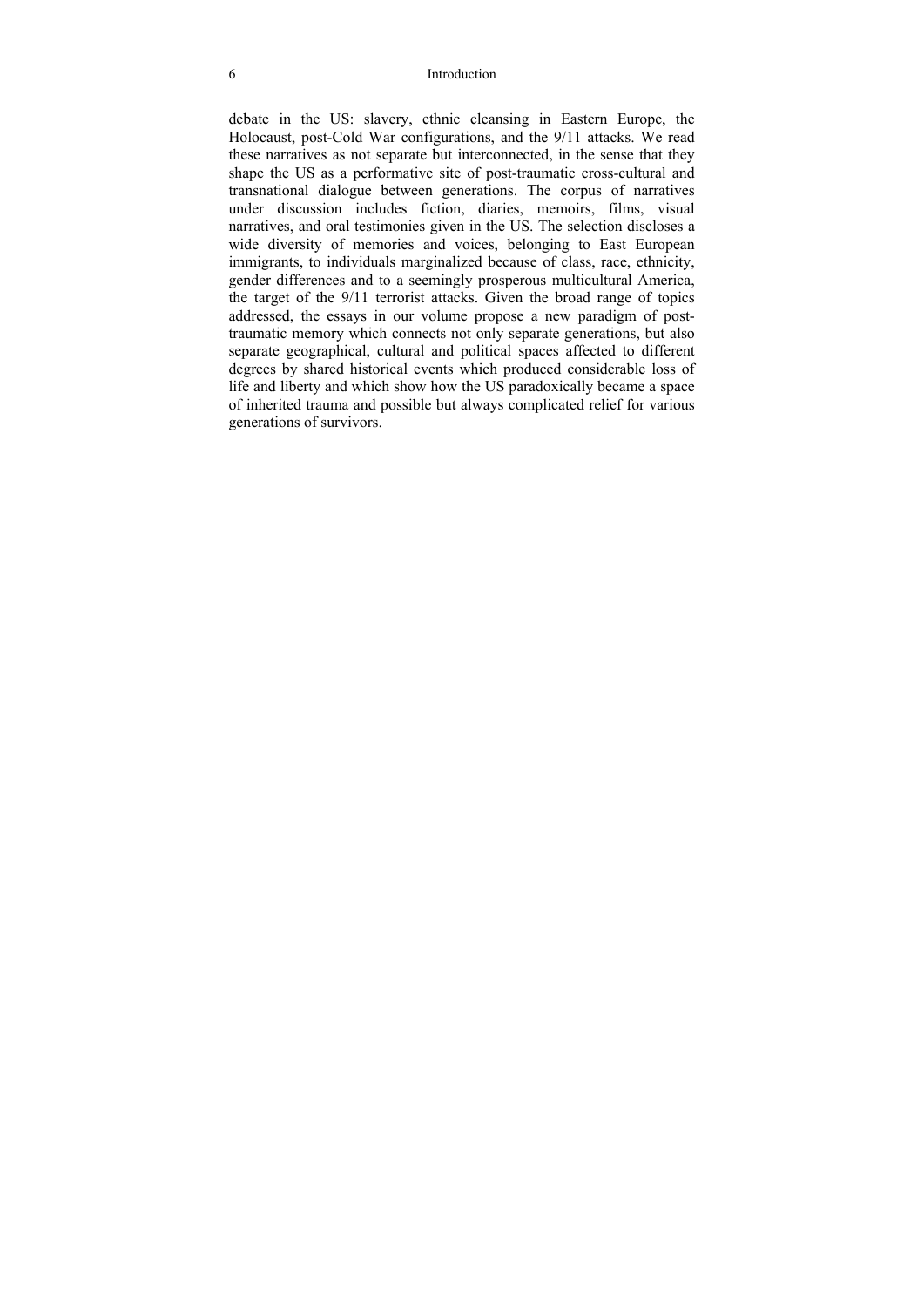# **PART ONE:**

# **LEGACIES OF MULTIDIRECTIONAL MEMORIES: FROM PRE-HOLOCAUST TO POSTCOLONIAL TRAUMAS**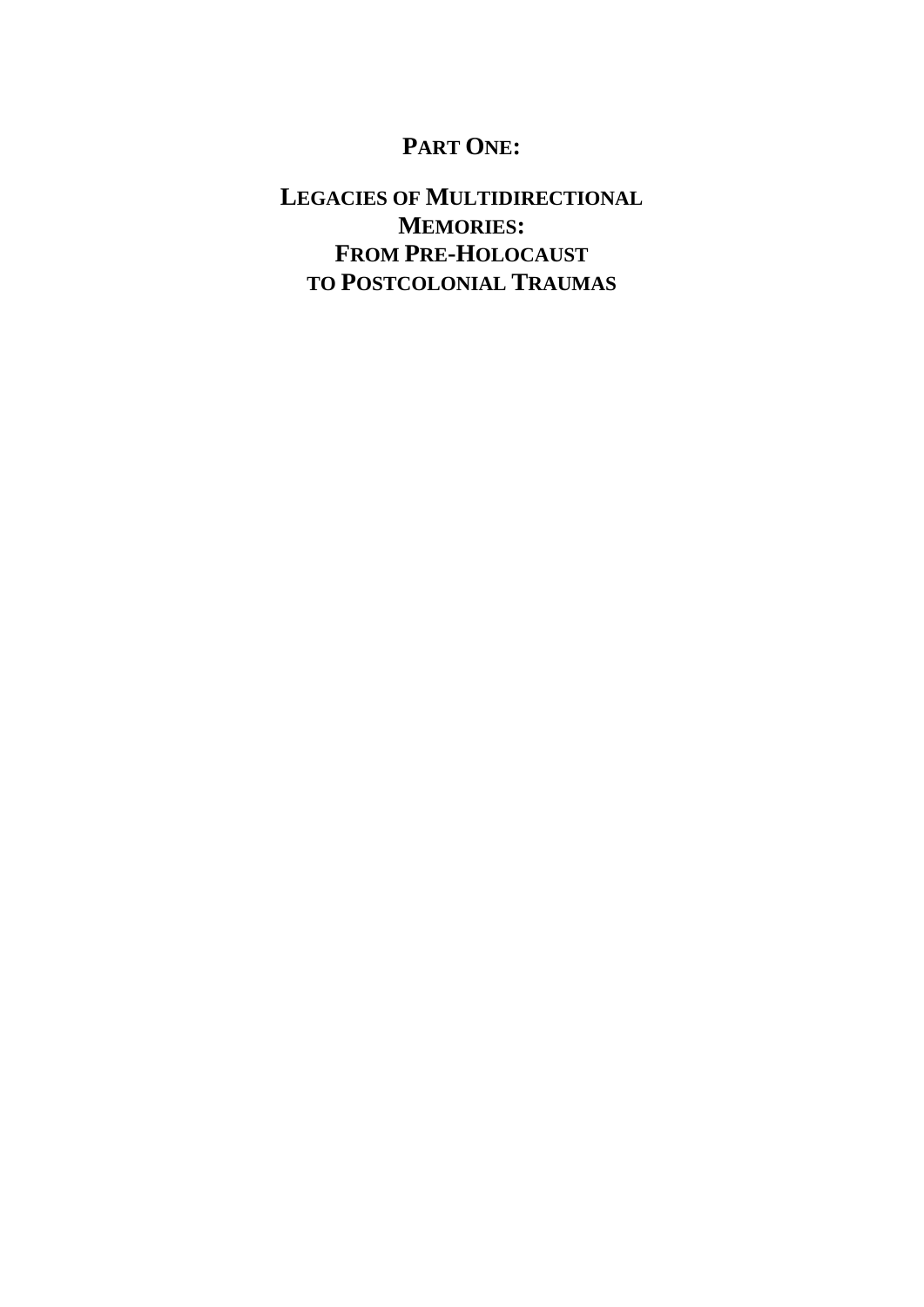# WHEN THE HOLOCAUST COMES TO HARLEM: TRAUMATIC MEMORY, RACE, AND ECONOMIC (IN)JUSTICE IN AMERICAN HOLOCAUST FILM

### ADAM BROWN AND DANIELLE CHRISTMAS

Sidney Lumet's controversial 1965 film *The Pawnbroker* was one of the first films to situate Nazi Germany's persecution of Jews alongside the experiences of an impoverished community of ethnic minorities in urban America. Almost half a century after its release, debate over the film continues unabated. Wendy Zierler captures one version of this debate when she stresses the "both problematic and salutary" consequences of those narratives (and she counts Lumet's film as a particularly guilty offender here) that juxtapose what she calls "the individual histories of Jewish and black suffering alongside each other."<sup>1</sup> Her concession, however, that "salutary" benefits exist holds promise that, even in her analysis, the limitations revealed in texts like Caryl Phillips's *Higher Ground* (1989) and *The Nature of Blood* (1997) can be overcome.

Counseling caution for a different reason, Laurence Mordekhai Thomas critiques the "invidious" and widespread "rivalry of suffering between the two groups," which has, at least partly, been brought about by what he views as the indifference of white America to both, and a reinforcement of racialized ideas on all sides.<sup>2</sup> Thus, even when put forward with the best intentions, any suggestion that the Holocaust and African American slavery can be compared with one another must be thought through with considerable care. In this chapter, we return to Lumet's pivotal film to re-examine the complexities of situating deeply traumatic historical experiences "next to" one another in film. Our analysis here of the textualities and reception of *The Pawnbroker* maps a trajectory from Lumet's film to contemporary notions of urban race and class politics, and the place of Holocaust representations in those conversations. Similar themes converge in *The Pawnbroker* and contemporary Hollywood intersections of the urban and the Holocaust—for our purposes, we will look at Richard LaGravenese's 2007 drama *Freedom Writers* as one such example—exemplifying what could be called different generations of Holocaust memory, though the narrative and technical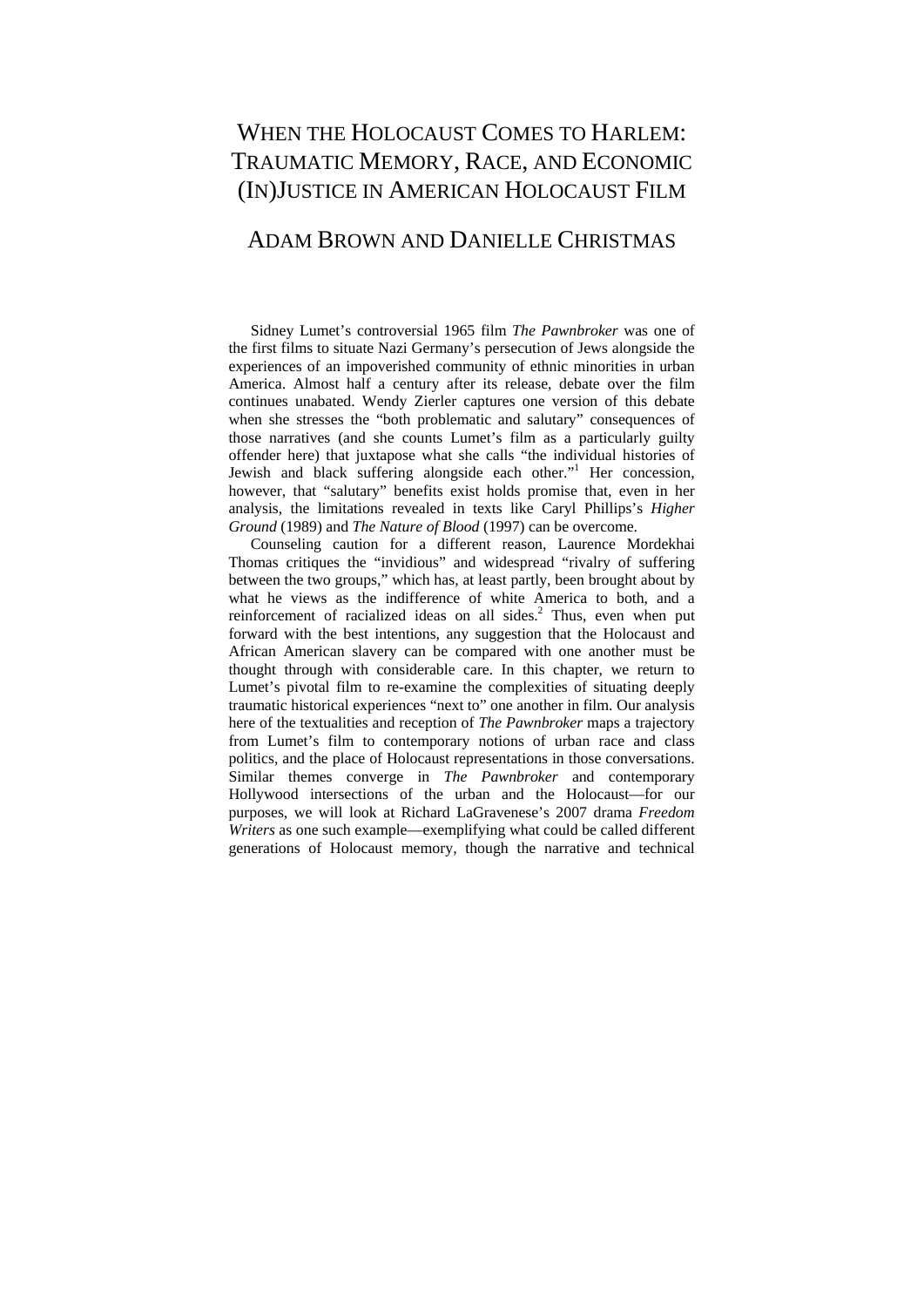strategies employed by Lumet, and transformed by his successors, yield profoundly different results.

In both Lumet and LaGravenese's productions, the specter of the Holocaust, which is used alongside urban American narratives, directly engages with the transformation of American notions of racial and economic oppression. Lumet's film was developed in the context of the 1960s Civil Rights Movement, more specifically the 1964 Harlem race riot, while later urban-Holocaust dramas respond to contemporary American notions of urban race and class; *Freedom Writers* follows Lumet's map, in its structure as an answer to the climactic Los Angeles race riots of the early 1990s. An analysis of these films reflects a social schizophrenia over the role of race versus the role of class in early incarnations of urban conflict—and later films that revive and revise these early tropes—highlighting a collapsing of narratives about one group popularly imagined as white and wealthy (Jews) with another group imagined as brown and violent (urban young adults). The resulting analogies and hierarchies set up between Holocaust persecution and urban American racial tensions have long proven contentious, as is revealed through an analysis of the popular and scholarly reception of Lumet's work in particular. The fraught tension between the convergence and conflation of the distinct traumas of these different groups must also be considered within the broader critique of what has been called the "Americanization" of the Holocaust, or the "Holocaust Industry."<sup>3</sup>

Annette Insdorf has observed that while the first two decades of Holocaust feature films focused on "Jewish victims and Nazi villains," the "second wave," beginning in the mid-1980s, has concentrated on resistance and rescue.<sup>4</sup> Lumet's film and followers, like LaGravenese's *Freedom Writers*, can be seen to fit into each of these waves respectively. Taking on a somewhat apocalyptic tone, Alvin H. Rosenfeld's recent volume *The End of the Holocaust* (which includes chapters on the Americanization of the Holocaust and the influence of Anne Frank's story), warns of the destructive impact of continued and increasing denial, indifference, and misrepresentations—particularly in terms of the "American triumphalism" (by which he means the optimistic resort to heroic deeds and happy endings) of film and other media.<sup>5</sup> While we do not subscribe to an inherently negative perspective on Holocaust film indeed, we see it as a potentially very effective medium for negotiating Holocaust memory and experience in a complex and nuanced manner the problems involved in screen narratives remain integral to any consideration of their potentialities. It is for this reason that the web of critiques surrounding a key text like *The Pawnbroker* be subjected to the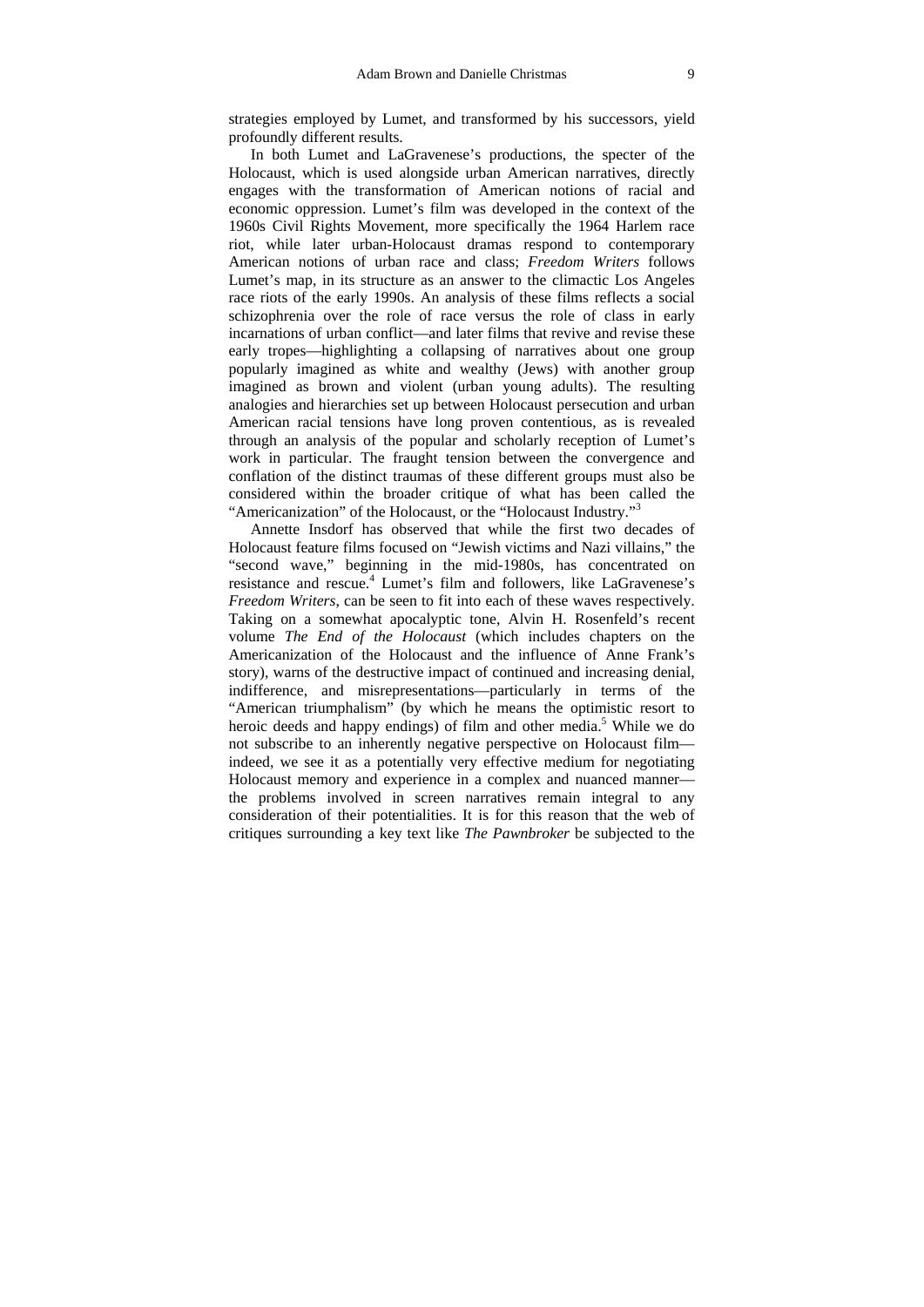same level of scrutiny as the prolific body of critics has brought to the film itself.

Elucidating how the Holocaust came to fill "a need for a consensual symbol" for American Jewish identity, Peter Novick's 1999 study *The Holocaust in American Life* makes an important contribution to the ongoing debate over the "uniqueness" versus the "universality" of the genocide.<sup>6</sup> Relating this debate to the "comparability" issue, he writes, "Every historical event, including the Holocaust, in some ways resembles events to which it might be compared and differs from them in some ways  $(...)$  to declare the Holocaust unique, is intellectual sleight of hand."<sup>7</sup> In his study of Holocaust popular culture in America, Alan Mintz outlines what he sees as the predominant "exceptionalist" model of Holocaust representation, which is "rooted in a conviction of the Holocaust as a radical rupture in human history that goes well beyond notions of uniqueness," as opposed to the "constructivist" model, which "stresses the cultural lens through which the Holocaust is perceived."8 The former perspective will clearly be more suspicious of comparative explorations of the kind Novick describes, while the latter constructivist approach is more likely to be at least open to the possibility that such comparisons can lead to illumination and are not automatically labelled a betrayal of Holocaust victims. Although our subsequent analysis of *Freedom Writers*, as one of many examples, will expose significant problems in the embedding of the Holocaust as a framework through which to understand (and resolve) the problems of urban America, our investigation of Holocaust-related cinema in a sense straddles the exceptionalist and constructivist approaches, as we seek not only to critique the problematic implications of the process of "Americanization" that have eventuated, but also to highlight the cultural (and generational) lenses through which the intersection of Holocaust and urban American narratives have been mediated.

In his introduction to *Multidirectional Memory: Remembering the Holocaust in the Age of Decolonization*, Michael Rothberg writes that his study pivots on several central questions, namely,

What happens when different histories confront each other in the public sphere? Does the remembrance of one history erase others from view? When memories of slavery and colonialism bump up against memories of the Holocaust in contemporary multicultural societies, must a competition of victims ensue?<sup>9</sup>

Located within a more specific context, this chapter seeks to examine these questions through an analysis of the simultaneous depiction of urban America and the Holocaust in film. Critiquing what he views as the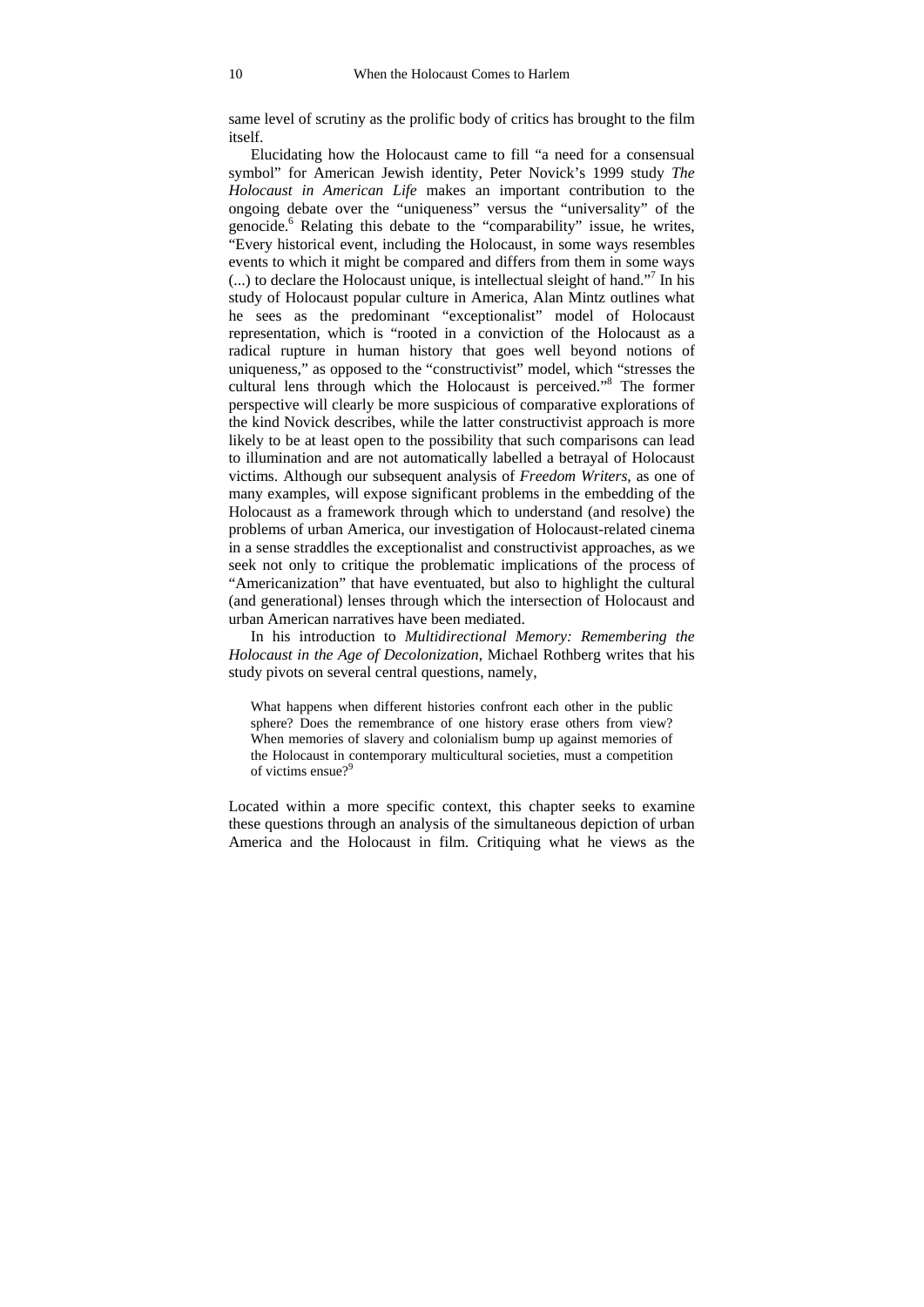"flawed" and commonplace conceptualization of traumatic pasts as existing within a "competitive" framework, Rothberg writes of the need to "consider memory as multidirectional: as subject to ongoing negotiation, cross-referencing, and borrowing; as productive and not privative."10 Given that the vast majority of scholarship on Holocaust film has frequently focused on the (mis)appropriation of Holocaust memories and experiences to serve various (non-Holocaust-related) political agendas, it might be argued that the literature in this area in part reinforces a "competitive" discourse influenced by, and linked to, the contentious issue of "uniqueness." To be sure, there are certainly more than enough cases where Holocaust films (and texts in various other genres) justifiably give one pause, if not discomfort, in their attachment of Holocaust imagery to generate meanings about other historical phenomena. Yet as our previous discussion of Zierler highlights, a productive conversation incorporating both black and Jewish suffering can—and must—ensue in order to come to terms with the past from all angles. Furthermore, while a great deal has been written about how certain "trivializing" comparisons have negative implications for Holocaust collective memory, we aim to shed light on the problematic consequences of Hollywood's embrace of Holocaust narratives for understandings of urban America. In doing so, we underline the need to both resist "competitive" frameworks that position Holocaust (mis)representations as only impacting one set of historical experiences, and to acknowledge that memory, its mediation, and the consequences of this process, are multidirectional, subject to continual re-negotiation and comprising both problematic and productive possibilities. Both the limitations and potentialities of Holocaust film can be seen nowhere more clearly than in the textualities and reception of a single and singular film: *The Pawnbroker*. While each subsequent section can be read on its own terms, this chapter as a whole is meant to complicate, while also rescuing a valuable film from the often polemical, sometimes reductionist, regularly competing, and always impassioned critics that have raised the volume of discussion beyond understanding.

#### **Cashing in on Jewish Suffering? Contentious Analogies and Christological Imagery in** *The Pawnbroker*

Based on Edward Lewis Wallant's 1961 novel of the same name, *The Pawnbroker* focuses on the story of Holocaust survivor Sol Nazerman, who ekes out a miserable existence amidst low-income, urban American ethnic minorities—people he callously exploits through his business. From the outset, the film makes clear that Nazerman has unsuccessfully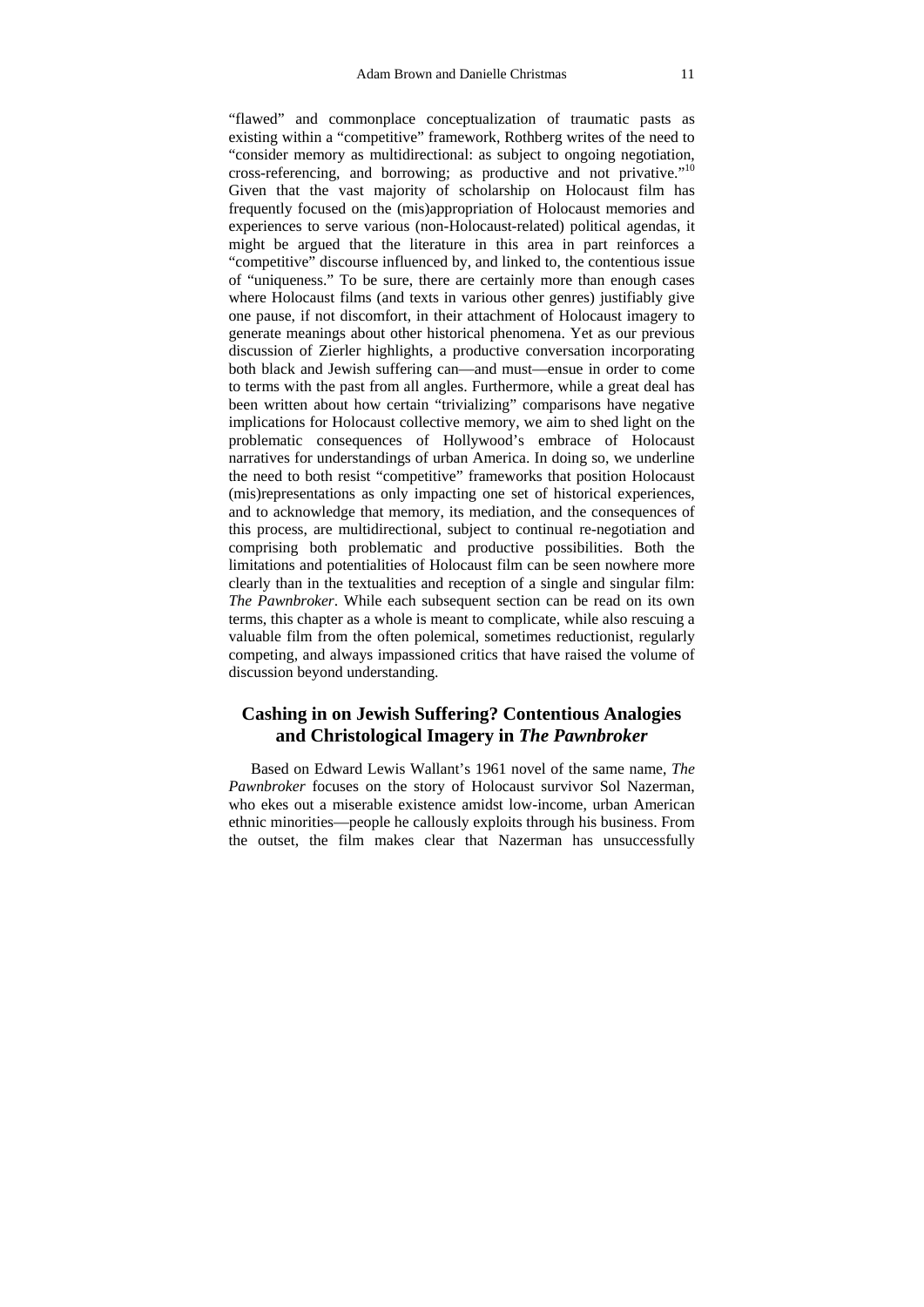attempted to repress his memories of the past, exemplified in his refusal to change the page of his store's calendar past the anniversary date of his family's murder, lest he lose temporal proximity to their death in the Nazi camps. Using fragmented "flash cuts" or "shock cuts" to construct an innovative mode of flashback, Lumet stylistically juxtaposes re-enacted footage of concentration camp existence with dismal images of New York slum life. Depicting a society divided by the race- and class-based tensions of 1960s New York City, the plot pivots on Nazerman's relationship with his young, charismatic Puerto Rican shop assistant, Jesus Ortiz, who is desperate to break free of socio-economic restraints and leave his criminal youth behind. Turning to Nazerman for inspiration that does not come, Ortiz reluctantly resorts to helping others rob the pawnshop, but is killed when he defends Nazerman from one of his armed accomplices.

Made in 1962 and released three years later, *The Pawnbroker* was produced at a time when a new set of American social values were being normalized, propelled by initiatives like the Civil Rights Movement. Situated within this complex context, the film merges the repressed trauma of the survivor with the socio-cultural tensions of American society, reflecting Lumet's intense preoccupation with the latter subject, as seen in his earlier powerful film *12 Angry Men* (1957). Notably, during the mid-1960s, pawnshops and their predominantly Jewish owners were often "viewed as the symbol of white colonization of the black inner city" and targeted during the race riots in Harlem (and as we discuss later, in 1990s Los Angeles).<sup>11</sup> Indeed, Alan Rosen points out that the setting of the pawnshop has repeatedly been appropriated throughout cinematic history to "emphasize allegations of Jewish greed or contest them."<sup>12</sup> And while, to the film's potential credit, it complicates these representations in important and unusual ways—humanizing the Jewish pawnbrokerarchetype without turning him into the warm-hearted predecessor of Charlie Chaplin's *The Pawnshop* (1914)—*The Pawnbroker* has attracted a great deal of criticism on a number of issues, with scholars and other commentators debating the apparent analogy drawn between the Holocaust and Harlem, the problematic use of Christological imagery, and the reinforcement or subversion of antisemitic stereotypes. This section evaluates and contributes further to these debates.

Speaking to the potential problem of the Holocaust-as-American allegory, the intertwined narrative imagery of the Nazis' persecution of Europe's Jews and "everyday" suffering in New York have drawn the ire of a number of critics. Despite Lumet's claim that "there certainly was no attempt to show Harlem as a modern day concentration camp," many have censured *The Pawnbroker* for doing exactly this.<sup>13</sup> Ilan Avisar, one of the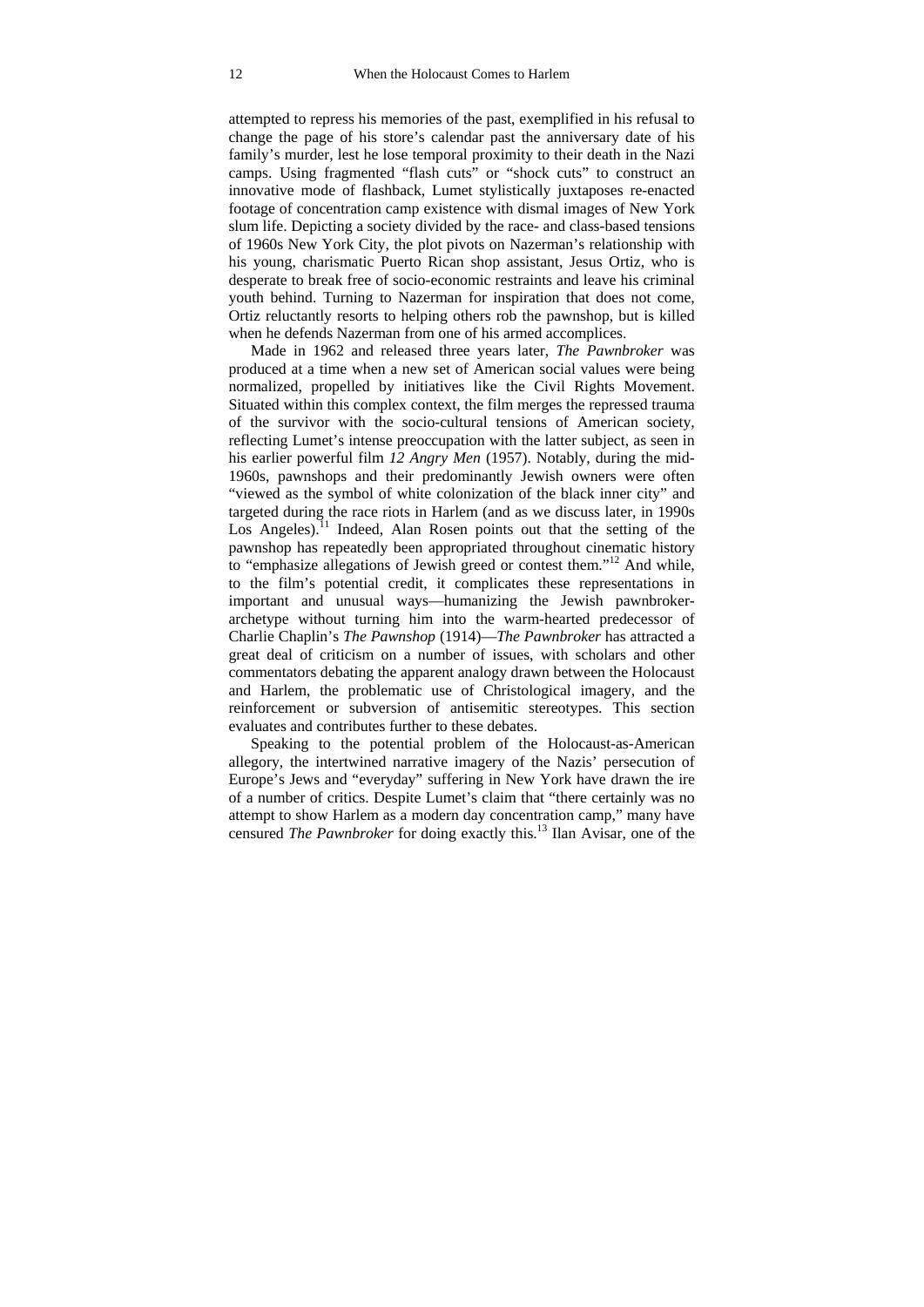first scholars to write on Holocaust film, classifies the film as an "extreme example of Jewish self-hatred," condemning "the bogus analogy between the horrors of the Holocaust and living conditions in Spanish Harlem."<sup>14</sup> More recently, Lawrence Baron has reiterated this point, writing that the "conflation of American racial discrimination and Nazi extermination distorts the historical reality of each."<sup>15</sup> On viewing the film, there would seem to be considerable evidence to support such sentiments. Lumet's sophisticated use of montage, a metaphor for the protagonist's ongoing psychological trauma, suggests that certain events witnessed by Nazerman in his New York-urban present instantly trigger memories from his European-labor camp past: the sound of barking sparks a memory of his friend, another Jewish prisoner in the camp, being chased by German guard dogs as he attempts to escape over the fence; a fleeting shot of a gang of adolescents assaulting an African American child in the "ghetto" evokes more images of the past. And when Nazerman catches a subway train, his mind returns to his family's deportation in cattle trucks and his son's death on the journey. The metaphorical significance of the film's aligning of the present with the past—and vice versa— is seldom rendered in a subtle manner, neither for Nazerman nor his viewers.

And yet, the film's approach to hand-held camerawork positions the viewer to situate Harlem as slight evidence for the privileged gaze at Jewish trauma, staging Jewish victimhood as the prime (if practicallyspeaking, out of view) injustice for which American injustice is a vehicle for understanding, rather than presenting urban trauma as co-equal to the Holocaust. In this way, the brief shot of a pile of shoes in a store window, the frequently passing trains outside Nazerman's store, and the striped shadows cast on his body by the pawnshop's bars, might be interpreted as a manifestation of his (distinctively Holocaust-induced) internal conflict more so than what Zierler suggests is a one-to-one parallel between historical contexts.<sup>16</sup> Joshua Hirsch finds traction in this reading of the film; pointing to the distinction between the fragmented shot/reverse shots used in the flashback sequences and the classical short/reverse shot structure of the film's opening title as Nazerman observes the ghetto streets as he drives through Harlem, Hirsch contends that "the formal directness with which the film constructs an epistemology of Harlem could not be more directly opposed to the formal fragmentation with which it constructs an epistemology of the Holocaust."17 Similarly, Leonard J. Leff stresses additional devices used to discourage—or at least destabilize connections between the Holocaust and Harlem, among them the impact of the peaceful family scene set in Germany that opens the film; the contrast between the "hallucinatory" cinematography of the camp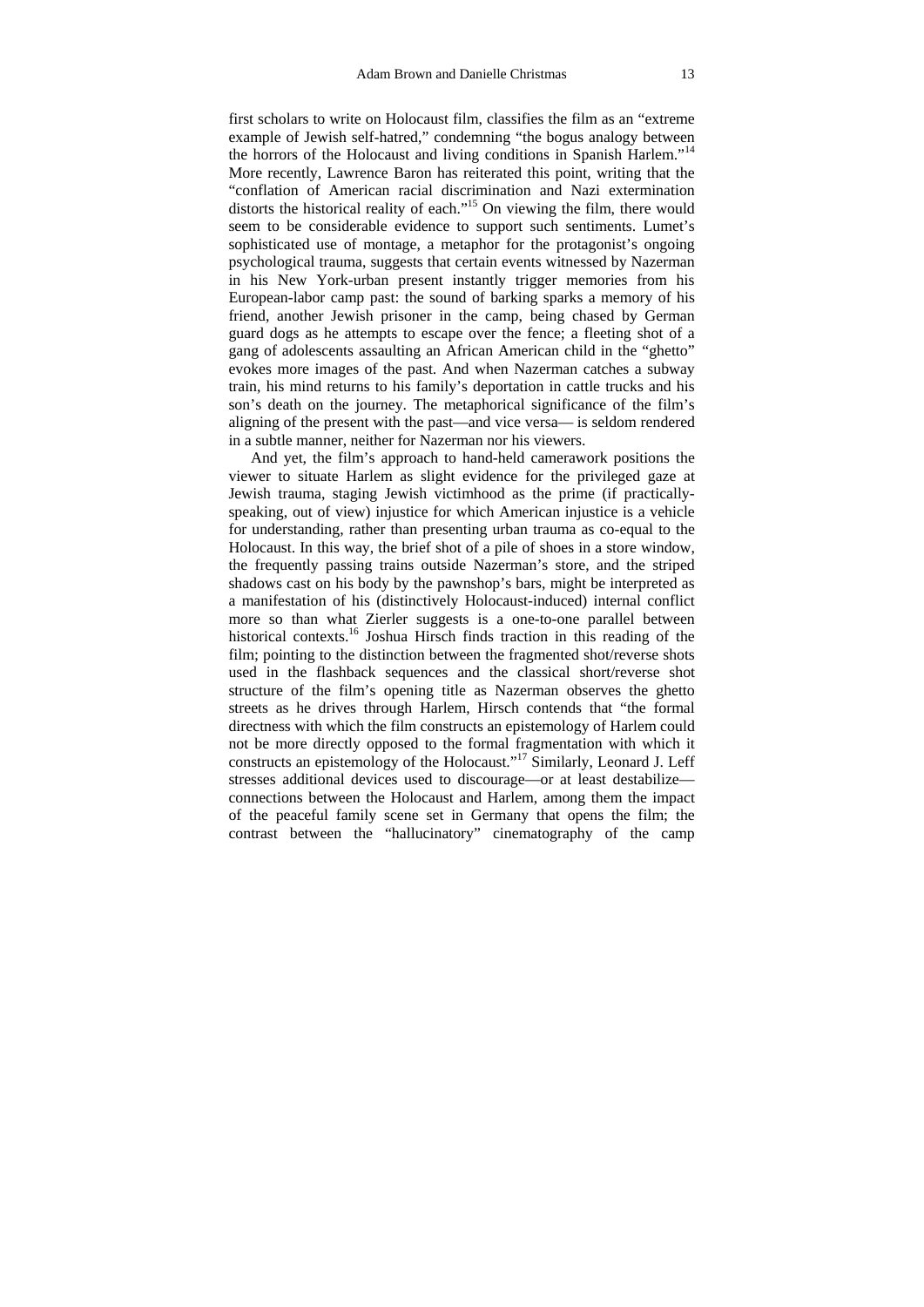sequences revealed in fractions of seconds and the dense, sustained composition of New York's *mise-en-scène*; and the scoring of the past and present with classical music and Quincy Jones' jazz respectively.18

Similar to the purported analogy between the camps and Harlem, visual allusions in the film to Christian mythology are inarguable, if variously interpreted. Several scholars point to the youthful and aptly named Jesus Ortiz spiraling through a process of temptation and doubt (expressed through his visit to a Catholic Church just prior to robbing the pawnshop), through to his ultimate sacrifice, which redeems not only his own misguided behavior, but—according to many interpretations— Nazerman as well. In the film's final sequence, Nazerman moves from cradling Ortiz's body in a style somewhat resembling Michaelangelo's "Pietà" to slowly impaling his hand on the spike punch he uses to collect receipts, which has often been seen as evoking the stigmata. While commentators at the time of the film's release did not generally find the Christian appropriation of Jewish suffering to be problematic, $19^{\circ}$  and even in the 1980s, Nazerman's infliction of pain on himself was uncritically described as "a complex and eloquent physical action that functions as penance,"20 this was soon to change. For instance, a dismayed Avisar writes of Nazerman's gesture as "obviously an act of crucifixion," which literally Christianizes him through "love, grace, and suffering."<sup>21</sup>

On the other hand, Annette Insdorf makes a compelling counterargument, writing that Nazerman's act of self-impalement on the spindle must be situated within a broader narrative thread developed in the film. In her reading, "Nazerman's attempt to express his pain ultimately shows his inheritance of a Nazi concept"—again predicating the film's narrative on Nazerman's relationship to the Holocaust, more than an allegory of urban malaise. Setting the "religious overtones aside," Insdorf argues that the "excruciating shot" in which Nazerman impales his hand on the pawnticket spike "conveys how Nazerman's self-inflicted wound makes concrete one of the film's central themes: [Holocaust] survivor guilt."<sup>22</sup>

Despite subtle gestures to opportunities for Nazerman to move past this guilt over the course of the film—in his (extremely) restrained affection for Ortiz or his potential (if unlikely) friendship with social worker Marilyn Birchfield—the alleged redemptive thrust of the narrative is blunted significantly in the film's final minutes, when Nazerman walks with his bleeding hand before him out of the pawnshop and through the crowd of bystanders gathered outside. With no offers of help from those around him, he wanders down the street and around the corner, his continuing trauma seemingly unnoticed by both the people around him and the jarring, enthusiastic trumpeting that plays on the soundtrack. Here,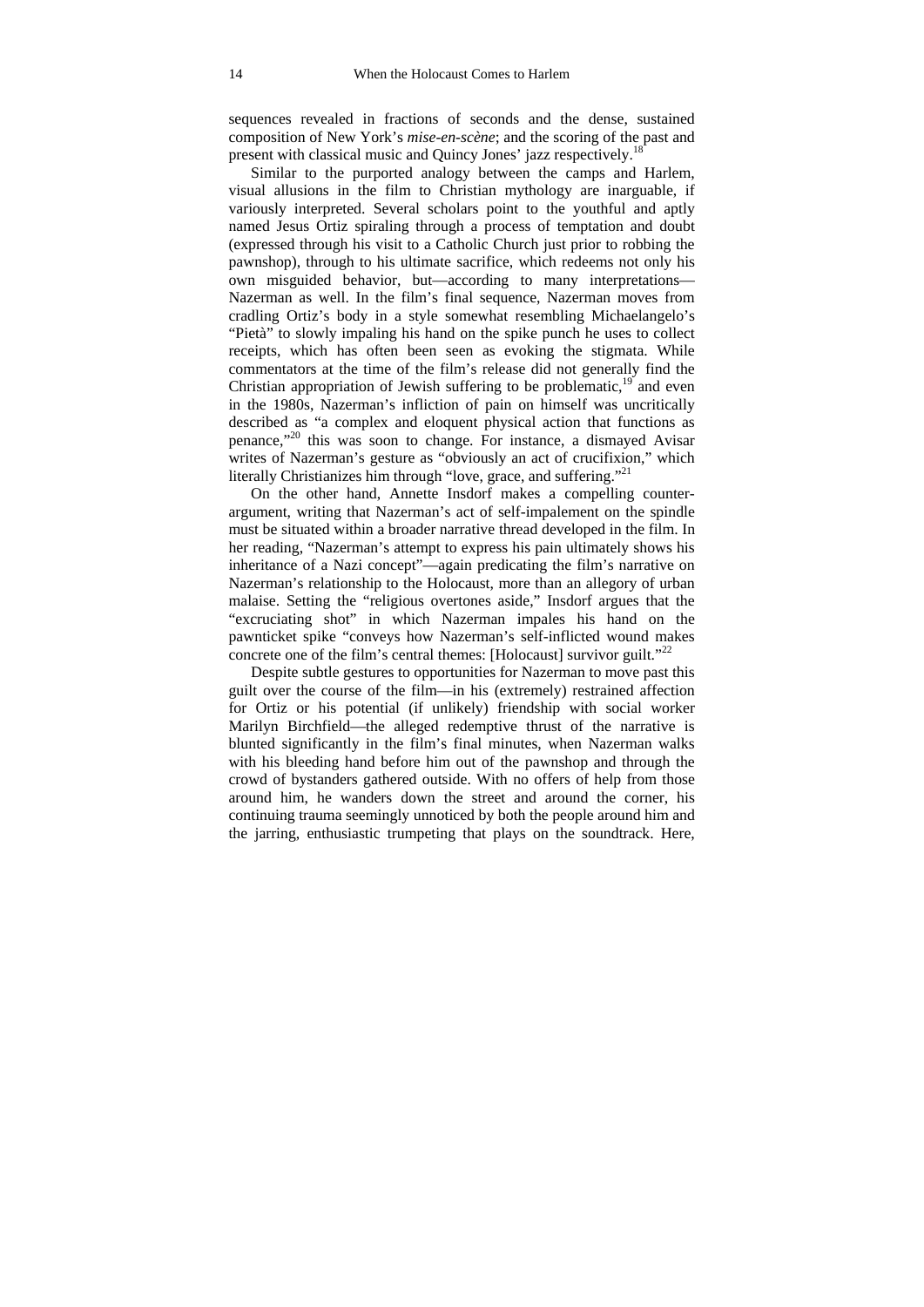Lumet distances his film from the final developments in Wallant's novel, which depicts a more sympathetic Nazerman who actually accepts Birchfield's friendship and continues his work at the pawnshop with a new assistant. Lumet's abandonment of this more uplifting conclusion supports the often-overlooked fact that the film's denouement—despite the earlier abundant and troubling use of Christological imagery—can be argued to resist a clear-cut notion of redemption. Amidst the ambiguous tone of the final frame, as Nazerman wanders traumatized through the indifferent crowd, *The Pawnbroker* may come closer than many other (particularly American) Holocaust films to fitting the "anti-redemptory aesthetic" that a number of Holocaust scholars, like Oren Baruch Stier, would call for in the decades that followed.<sup>23</sup>

Even with a more generous analysis of the film's Christological implications in mind, it is still frequently understood as a vehicle for antisemitic stereotypes. Nazerman's cold exploitation of his customers and generally unsympathetic nature leads Avisar to argue that the film uses "the anguish of Jewish history (...) insidiously to strengthen one of the most negative stereotypes of Jews as heartless money-makers."24 Ortiz's temptation and "fall" has been read as a (if not unreasonable, at least partially excusable) consequence of Nazerman's refusal to take him on as a "disciple" (in another Jewish "betrayal" of the Christian martyr), and links have been made by several scholars between Nazerman's name, indifferent attitude, or exploitative behavior, and his apparent status as a perpetrator of injustice, or "Nazi man." With this and other critiques taken together, there are still unexplored avenues for critique. For instance, Avisar's denouncement of the "insult and offence in [the film's] portrayal of the Jews vis-à-vis the blacks and the Puerto Ricans" raises questions about the representation of other ethnic minorities through the subjectivity of the Jewish protagonist.<sup>25</sup> This includes the sexualization of Ortiz's African American lover Mabel Wheatley, a prostitute who is depicted in one of the film's most pivotal scenes through an arguably porno troped aesthetic, and the demonization of Rodriguez, the thoroughly unsympathetic boss of a crime syndicate. Terri Ginsberg points to the controversial argument put forward by some historians concerned with Jewish American filmmakers that the prevalence of violently racist imagery regarding African Americans in Hollywood cinema is the result of "a displaced allegory-effect of suppressed, often repressed, Jewish anger and indignation over historical, including North American, antisemitism."26 It is necessary, then, to understand how representations of non-Jews in the film can speak to the social role of non-Jews in its own time, up to the present.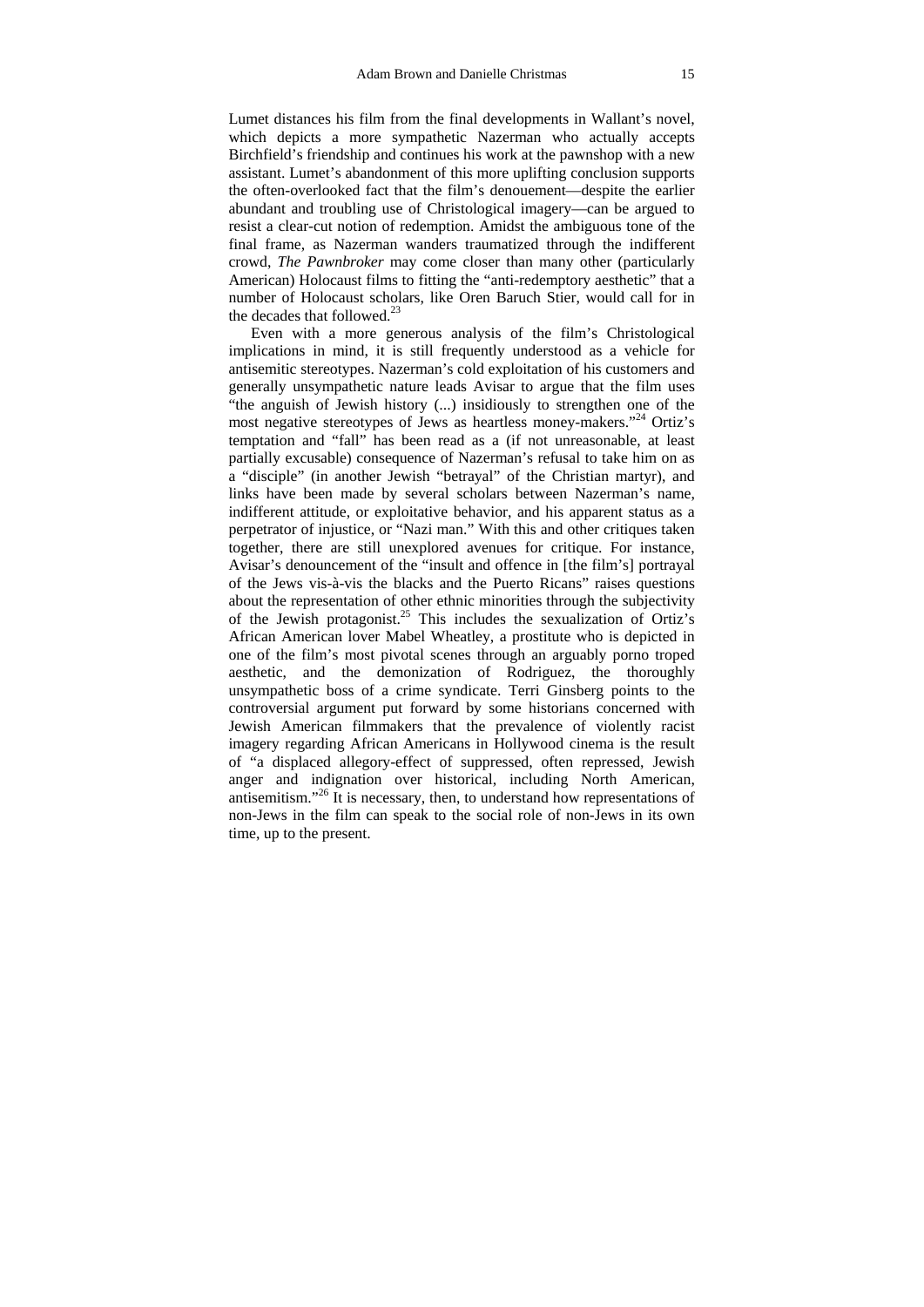#### **From "Oppressor" to "Whore": Depictions of Non-Jews in** *The Pawnbroker*

In spite of what the title of Lumet's film suggests, Nazerman in an important sense only adopts the guise of a pawnbroker, and is actually the (somewhat reluctant) front man for a criminal organization led by Rodriguez—by far the film's most unsympathetic character. While the youthful, enthusiastic, and compassionate Ortiz assists in establishing Nazerman's shortcomings in personality and morality, Rodriguez is situated at the opposite extreme. Indeed, Rodriguez can be read as the "present day Nazi" within Lumet's film—in Insdorf's words, "a new incarnation of an old demon."<sup>27</sup> Curiously, the process of adaptation from book to film centers much of the racial anxiety of the film on African Americans. On the one hand, Ortiz was a light-skinned African American in the 1961 novel, but is Puerto Rican in the film; whereas on the other hand, the crime syndicate boss has transformed from an Italian immigrant in Wallant's text to an African American with a Spanish name in Lumet's.

The demonization of Rodriguez begins from his very first appearance early in the film when he calls Nazerman to ask how business is although it is clear he has no interest in the answer, and only seeks to torment Nazerman with his power over him. Seated in the dining room of his extravagant home, the intimidating Rodriguez is portrayed through a low camera angle, dressed in a conspicuous white shirt and cravat, and at one point demanding that Nazerman acknowledge a joke he made was funny until the dismal survivor hangs up the phone. The power Rodriguez holds over him is nonetheless reinforced when he has one of his henchmen call Nazerman again and he is forced to answer. Later in the film, Mabel Wheatley, the lover of Ortiz who works as a prostitute, testifies to Rodriguez's reputation for brutal violence. At the instant Nazerman realizes that Wheatley and he share the same boss, a shock cut juxtaposes Nazerman in the present uttering Rodriguez's name and a brief glimpse of the younger Nazerman being spoken to by a Nazi officer in the camp, clearly implying a connection between the two perpetrators. The parallel is reinforced a number of times, as Wheatley claims Rodriguez is "the big man, the boss, about the biggest in Harlem." Further, when Nazerman subsequently confronts Rodriguez with his dismay that the pawnshop is connected with prostitution, the latter is again portrayed through low camera angles as he stands domineeringly over the trembling Nazerman with an aggressive glare. This scene is also the first time flash cuts are used with images only set in the present, suggesting that Rodriguez's threats to Nazerman have brought the trauma of his past back to him more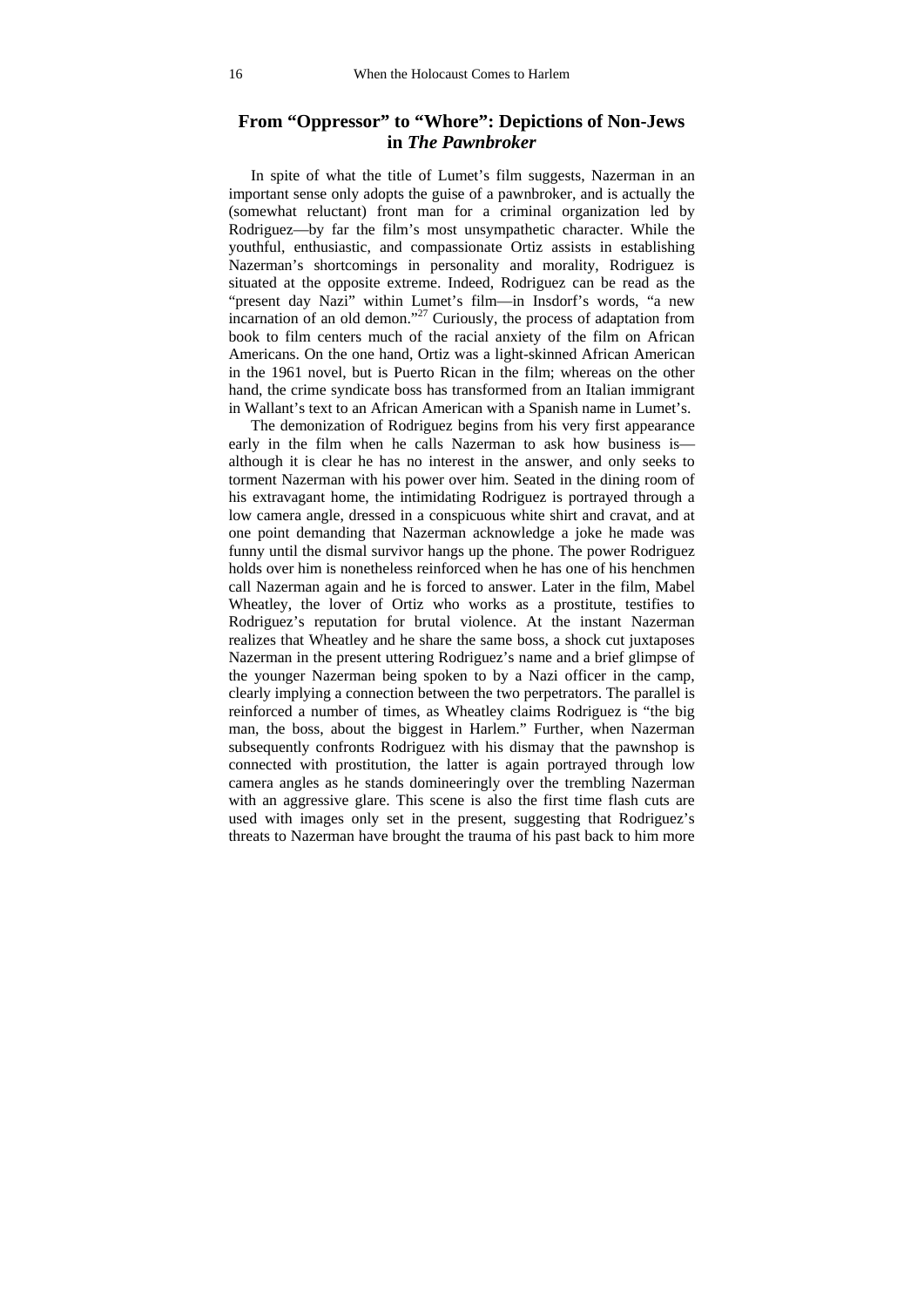closely than ever. Rodriguez then leaves Nazerman sitting slumped on a sofa with the comment, "Happy dreams, Uncle."

In his last appearance in the film, Rodriguez's threats become reality, as he initiates and then oversees the physical beating of Nazerman. When Nazerman still refuses to sign the papers Rodriguez requires him to, and tells his oppressor that he will have to kill him, Rodriguez refuses. Again standing over him defiantly, he calmly tells his victim in a manner that echoes much survivor testimony regarding Nazi refusals to allow Jews the "freedom" to die of their own volition: "That's what you really want Professor, isn't it? Tell you what, you'll die, but not when you want to." He then exits the store and disappears from the narrative, although his menacing threat still hangs in the air for the remainder of the film. Rosen writes that while Wallant's novel implies that oppression in American society replicates that of European colonialism, Lumet's film suggests that "the agent of oppression comes from within, not from a white European but from a black American who himself comes out of Harlem."<sup>28</sup> He goes on to comment on how, in a shift from "the victim's relation to his own victimization…blacks [in *The Pawnbroker*] are complicit in their own exploitation and persecution."<sup>29</sup>

Following from this, Rosen connects the depiction of Rodriguez with the issue of "collaboration" with one's persecutors, widely criticized at the time of the film's release by Hannah Arendt and Raul Hilberg: "The film suggests that whatever the Jews did, they did as any victim would have done—and does."30 However, the film gives no indication that Rodriguez suffers, or has ever suffered, persecution of any kind. The evil he perpetrates seems to stem from his own vicious nature, because, as Rodriguez himself declares, "I've got a feel for things." Further, the crucial facet of this issue that Rosen does not consider is the problem of judgment that arises in such assessments of the so-called "collaboration" of the persecuted. Indeed, the passing of moral judgments on Jewish victims forced to cooperate with their Nazi captors remains an emotionally and morally fraught topic, with strong condemnation of such "complicity" being particularly common to Holocaust films.<sup>31</sup> The overwhelmingly negative, two-dimensional depiction of Rodriguez is no exception to this.

Another problematic representation of an African American character is that of Wheatley herself. Given that Wheatley and Ortiz's healthy sexual relations are symbolically used to contrast with the "mechanical," even "necrophilic," sexual intercourse that Nazerman has with the wife of his dead friend, combined with the fact that Wheatley is listed not by her name, but as "Ortiz's girl," in the film's credits, she can hardly be considered a rounded character.<sup>32</sup> In the pivotal sixth flashback sequence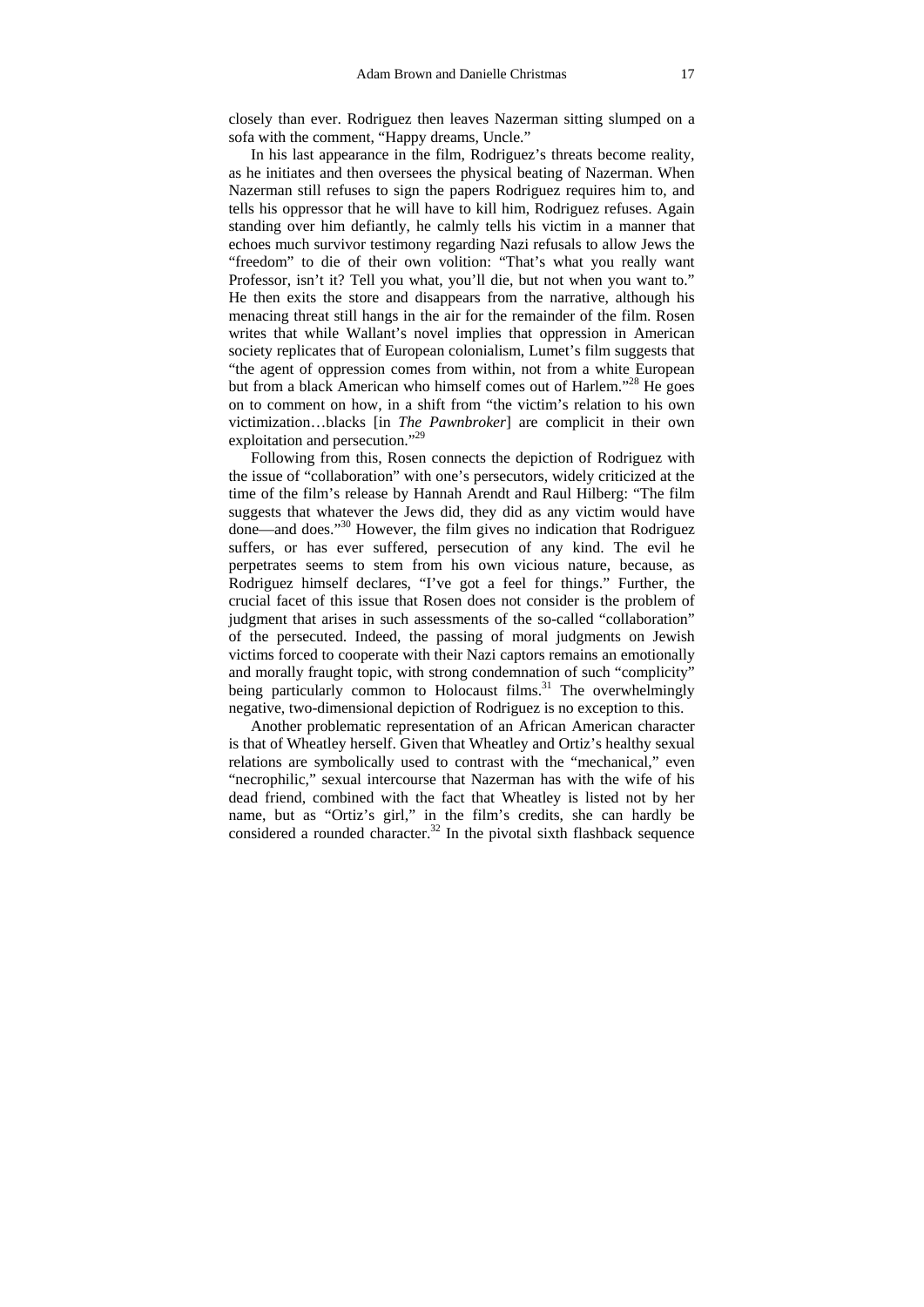of the film mentioned above, Wheatley visits the pawnshop and attempts to use her body to entice Nazerman to give her a better price for her locket. When the woman takes off all her clothes in front of Nazerman, she repeatedly directs him to "look" at her nude body. But obstructing our own ability to "look," the camera cuts to more images of Nazerman's experience in Auschwitz, including a panning shot of several women forced to be camp "prostitutes" (or, more accurately, rape slaves). Juxtaposing the black woman's exposed breasts in the present day with the naked body of Nazerman's wife just prior to his witnessing a Nazi officer raping her, Lumet positions Wheatley as a conduit to Nazerman's repressed memories, ignited by her physical provocation. Nazerman orders the woman out of his store, and his enraged groan and clenched fist serve as a dramatic prelude to his climactic "silent scream."

Joshua Hirsch provides an acutely detailed discussion of this sequence, which he characterizes as "a paradigm of the posttraumatic flashback," yet relegates his brief reflection of the gendered implications of this sequence to an endnote.<sup>33</sup> While Aaron Kerner's analysis of this scene notes that "the female subjects [are] treated as fetish objects as well as subjugated by forcing them into sexual slavery" within the film, this must be taken a step further to acknowledge how both women are objectified through the camera's gaze. $34$  The construction of Wheatley's sexuality in the scene, pivoting on the colonialist binary of simultaneous revulsion from the "savage," and desire for and fascination with the "exotic," reveals that the depiction of her behavior arguably reinforces the racialized and sexualized stereotype of the "Othered" Black woman. More problematically still, and reflecting the parallel arguably made between Rodriguez and Nazerman's Nazi tormentor, Wheatley's commands that Nazerman "Look" at her naked body are connected through his memory to the Nazi officer's demands that he watch his wife being raped ("Willst du was sehen?" ["Do you want to look at something?"]). As discussed elsewhere, the common trend of deploying female sexuality that is both intrinsically connected to fascist ideology and used to further male narratives has proven a particularly problematic cultural context for attempts to represent women in Holocaust cinema.35

The sultry facial expression and pleading tone with which Wheatley delivers her request for Nazerman to "look," alongside the positioning of the viewer to see her body through the eyes of Nazerman, can further be argued to engage in what has been termed "pornotroping"—a process of representation derived from slavery that transforms a human being into objectified flesh and renders them subject to the (un)pleasure of the viewer.<sup>36</sup> Spillers writes that pornotroping occurs where the African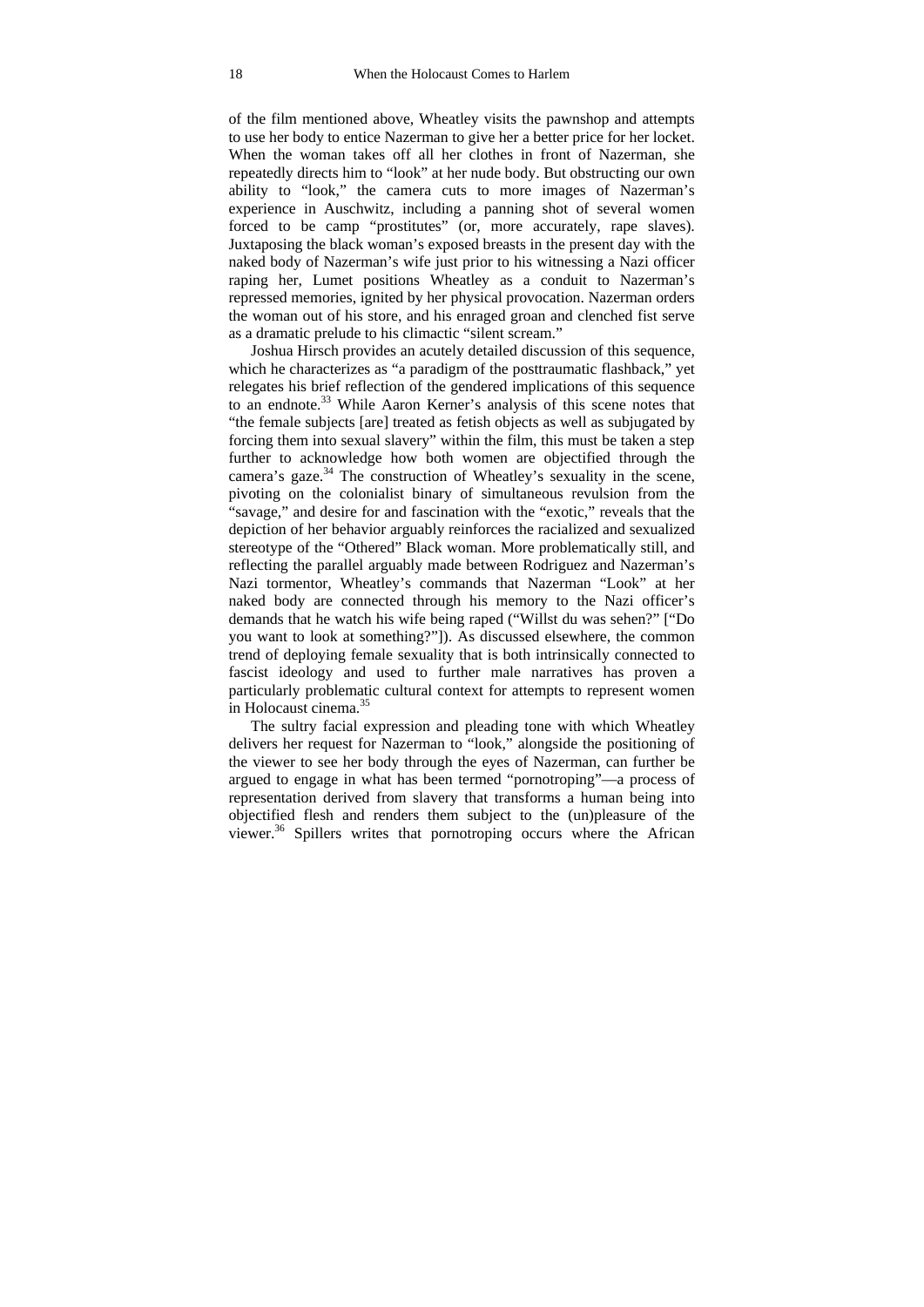American body becomes "a territory of cultural and political maneuver," an object of "captured sexualities" embodying both "otherness" and "sheer physical powerlessness that slides into a more general 'powerlessness.'"37 When pornotroping reduces a body to a sexualized object that embodies nothing but the absence of all power, the process of eroticization overwhelms that which is purportedly being critiqued. In the case of Wheatley's desperate struggle to make ends meet in the present, the fetishistic display of her body while she appeals to Nazerman's "sexual instincts" undermines the film's apparent critique of the social forces that drive a woman to such lengths in search of extra money. Also of significance is that Nazerman is very uncomfortable with Wheatley's presence and tries hard not to look, thus arguably rendering the camera's (and viewer's) gaze more implicitly titillating.

Another often overlooked facet of *The Pawnbroker* is the pedagogical discourse constructed through the relationship between Nazerman and Ortiz—the most central non-Jewish figure in the film, and certainly a more complex figure than the demonized Rodriguez and sexualized Wheatley. Ortiz explicitly positions himself as the "student" of the reluctant Nazerman throughout the narrative; however, the educational process and outcome revealed in this relationship is considerably different from that depicted in *Freedom Writers*, which we will return to. In fact, *The Pawnbroker* can be seen to suggest that finding salutary meaning from the Holocaust is a flawed enterprise. The distance between Nazerman's experiences and the lives of all those around him is particularly evident when Ortiz asks him whether his identification tattoo from Auschwitz signifies a "secret society or something?" Further, none of the film's flashback sequences—roundly criticized by many for purportedly constructing an analogy between the Holocaust and Harlem—are ever recounted by Nazerman to any other character. Presumably, his Jewish sister (also a survivor) knows, but all others, it seems, including Ortiz, cannot know nor understand.

The issue of pedagogy in *The Pawnbroker* was recently taken up by Rosen, who focuses on three scenes in Lumet's film that depict the protagonist "teaching" his would-be protégé different "lessons" that might provide "the assistant with skills that will help him 'get legit'—to give up a life of crime in order to acquire economic, social, and cultural legitimacy—and also school him in a broader circle of cultural awareness."38 Consisting of monologues and conversational exchanges of various lengths, these "lessons" constitute a form of transaction markedly different from the exploitative pawnbroker-customer relationships (and the extreme power discrepancy between Nazerman and Rodriguez) that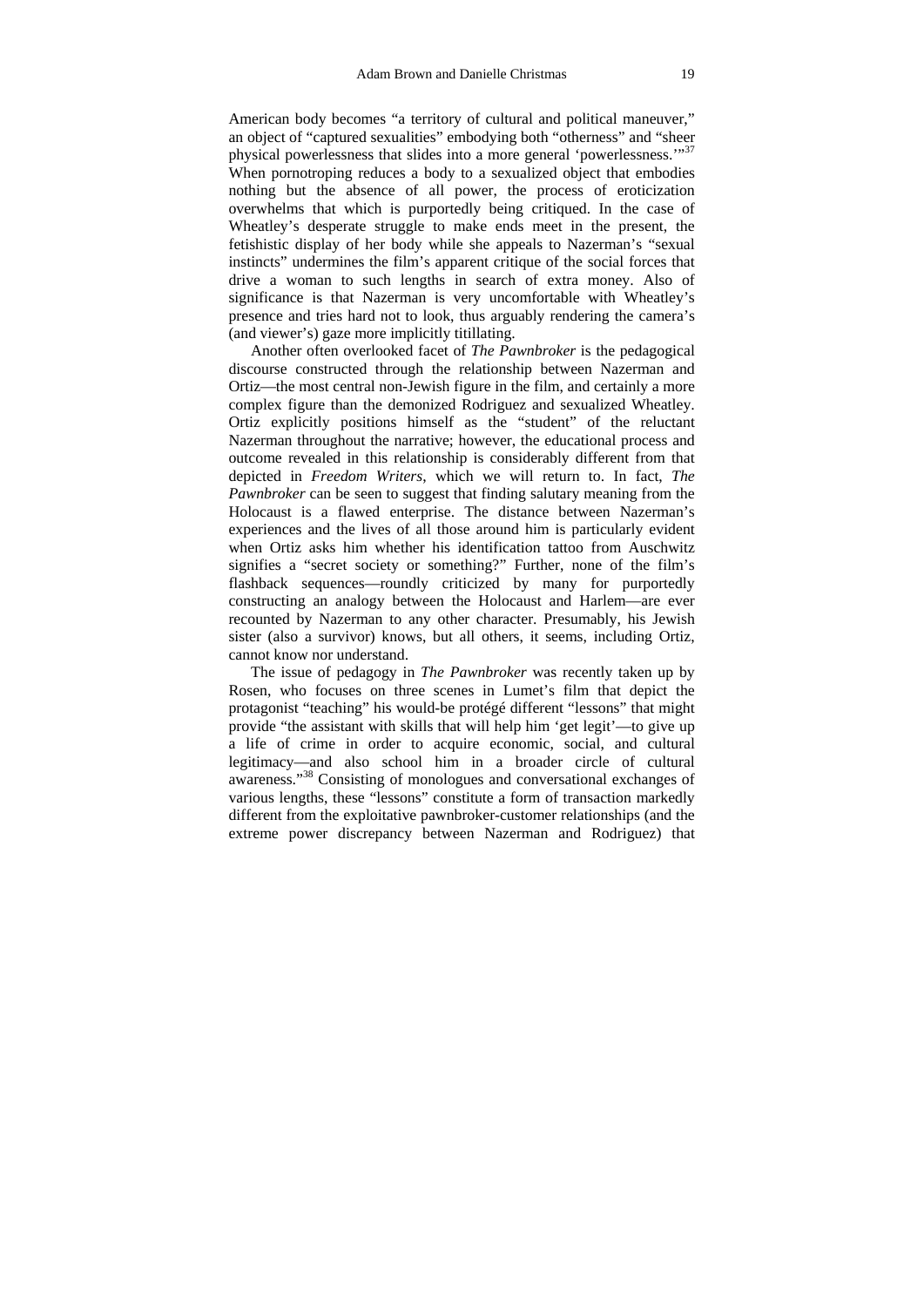pervade the rest of the film. Crucially, however, these "lessons," if they can rightly be characterized as such, are unsuccessful. Driven to despair and following the "wrong lesson" (Nazerman's declaration that "money is the whole thing"), Ortiz resorts to participating in the robbery of the pawnshop and becomes the plan's ultimate victim. To add yet one more to a long list of interpretations of Nazerman's well known "silent scream" as he clutches Ortiz's body, this outcry might well be read as amplifying Ortiz's spoiled attempt to liberate himself from his surroundings; thus mourning the unfulfilled promise Ortiz makes to his mother at the start of the film, "I am going a long way." The suffering of the Holocaust survivor who cannot be liberated from his past thus becomes a metaphor for the poor Latino New Yorker who cannot be liberated from his slum. Further, the scene depicting Ortiz's drawn-out death in the street and the long wait for the ambulance to collect his body—filmed mostly using long shots reveal him to be still very much encased in the community he so desperately wished to leave. In a sense, Nazerman's inability to escape the memories of his past reflects Ortiz's inability to escape the barriers of race and class he encounters in the present. Even if one accepts the view that Ortiz functions as a plot device to introduce the film's Christological themes, or that at least some tentative hope for Nazerman's future is gestured to, it is clear that no easy salvation exists for Ortiz or any of the other victims of race and class oppression in Harlem. A radically different conceptualization of pedagogy, memory, redemption and the role of the survivor can be found in Richard LaGravenese's 2007 film *Freedom Writers*.

#### **Nazerman's Harlem or Today's Long Beach? Conversion and Redemption in** *Freedom Writers*

*Freedom Writers* is based on the experiences of a class of English students and their teacher at Woodrow Wilson High School in Long Beach, California. Once a high-achieving public school, its quality and safety have been dramatically compromised by an early 1990s statemandated racial integration program. Into this chaotic and violent atmosphere enters the white, wide-eyed, well-intentioned main character, Erin Gruwell, whose formal dress style and trademark pearls reveal that she comes from a somewhat privileged background. The brand new English teacher is given, in the language of the film, the "unteachables" and "at-risk" students, who are not trusted by the school's administration to learn with "real books." *Freedom Writers* enters the tradition of Richard Brooks's *Blackboard Jungle* (1955) and John N. Smith's *Dangerous*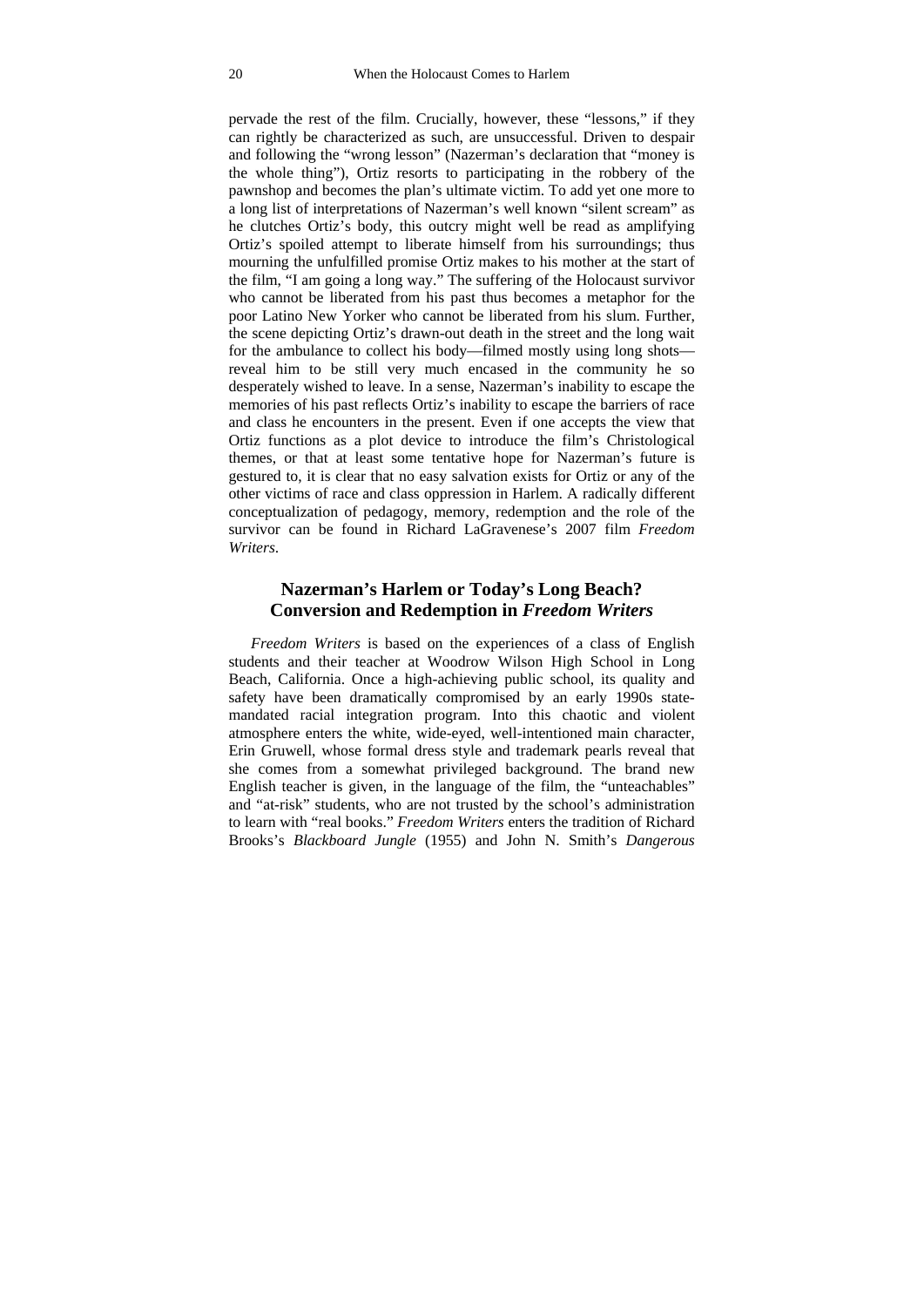*Minds* (1995), by focusing on "an optimistic White novice teacher's struggle to inspire urban high school students. Her delinquent, remedial students become dependent on their teacher, who instils in them a sense of self-respect and motivation to learn."<sup>39</sup> Following this well-trodden formula, all of Gruwell's students, save one, are non-white and before they become "dependent," they approach their new teacher with a skepticism and contempt reserved for racially privileged outsiders. While the intertextual links to similar films are important in reinforcing a generic trend of whites redeeming non-white(s), *Freedom Writers* differs significantly in its appropriation of the Holocaust to this end.

Stylistically, LaGravenese's decision to open the film with scenes of the 1992 Los Angeles race riots recalls Lumet's invocation of urban suffering when he sets the tone of *The Pawnbroker*'s narrative with images of Harlem's poverty-stricken streets. Alongside archival footage of the L.A. riots, the opening sequence of *Freedom Writers* utilizes documentary-style, on-screen text to preface the narrative with the authoritative statement that "gang violence and racial tension reach an all time high." However, while Lumet seamlessly uses shots of his New York setting to move the narrative forward, LaGravenese relegates his urban landscape images to the beginning of his film, making it the scene onto which his narrative of redemption gets mapped. From the opening scene, then, *Freedom Writers* reflects an acute interest in building a narrative of redemption, one for which Lumet arguably does not share an interest (despite some narrow critical accounts of his film).

Further, in contrast to Ortiz's fervent attempts to alter his socioeconomic situation in *The Pawnbroker*, the students of *Freedom Writers* seem possessed by a fatalistic acceptance of their deprived status. Indeed, the film offers a very negative depiction of their attitude towards society and their place within it in a number of ways, configuring their suffering as a self-fulfilling prophecy of the continued perseverance of each group in persecuting all others, while (for the most part) marginalizing the role of those with actual social, economic and political power for the desperate situation ethnic minorities face. Early in the film, the African American, Latino, and Asian students offer graphic depictions of their lives as a constant "war" of survival. The school is starkly characterized as the sum of several distinct communities, including "little Cambodia," "the ghetto," and "South of the border"—communities that seem to be inherently violent. Home lives are similarly defined by affiliation and hostility, encapsulated in sentiments like, "My people are a gang," "We fight for territory," and "It comes down to what you look like." Thus defined, the students' race- and class-infused suffering sets the terms of their relationship with Gruwell; it is